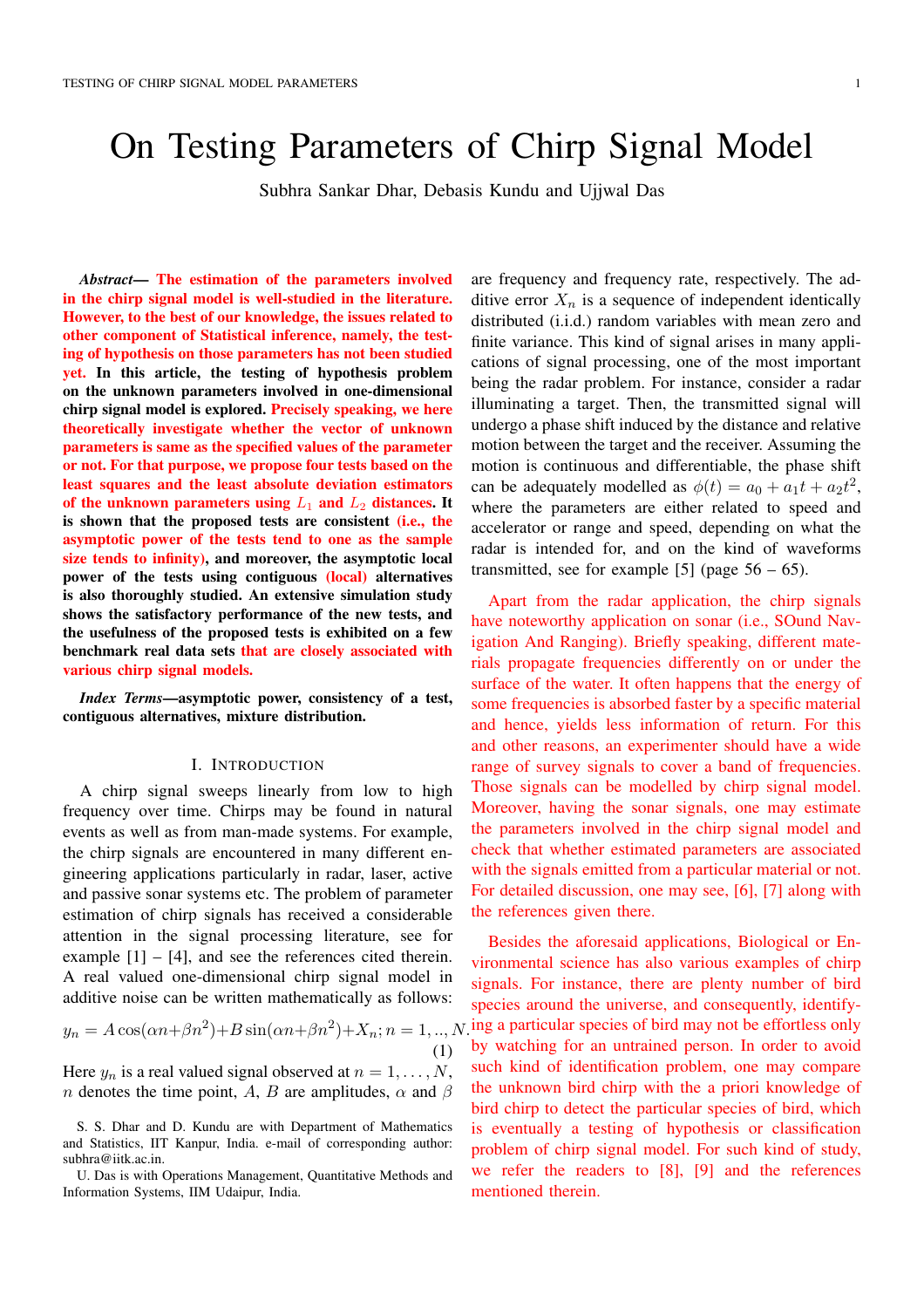In addition to sonar and acoustic signals, chirp can also be found in other areas like wave physics, music to animal vocalization, speech, turbulence, complex biology, medicine, stock price modeling etc. Examples from medical science may include epileptic seizures (EEG), pregnancy contractions (uterine EMG) etc. A detailed discussion on the application of chirp signals to various scientific domains can be found in [10] as well as in its bibliography.

Although, an extensive amount of work has been done in estimating the unknown parameters and deriving their properties of the chirp signal model, in presence of additive noise as given in (1), as far as we comprehend, not much attention has been paid to the associated testing of hypothesis problem. As pointed out in the discussion of the real applications, the testing of hypothesis of the parameter vector seems to be an important issue particularly in identifying a target, see for example [11] and references mentioned in the earlier discussion. Strictly speaking, it basically tests whether the signal is coming from a specific known source or not. The main aim of this paper is to address formally the most general testing of hypothesis problem of the model (1), which has not been addressed in the statistical signal processing literature.

In connection with the earlier paragraph, first we would like to discuss how one can formulate the test statistics to test  $H_0$ :  $\theta = \theta_0$  against  $H_1$ :  $\theta \neq \theta_0$ , where  $\theta = (A, B, \alpha, \beta)$ , and  $\theta_0 = (A_0, B_0, \alpha_0, \beta_0)$  is known to us. In this context, it should be mentioned that at the outset one needs to estimate the unknown parameter  $\theta$  based on the given observations to construct a legitimate test statistic. Regarding the estimation of unknown parameters involved in model (1), a reasonable number of attempts have been made in developing different estimation procedures, see for example [12] – [14], and the references cited therein. It is known that among the different estimators, the least squares estimators (i.e., LSE) and the least absolute deviation (i.e., LAD) estimators have certain optimality properties, see for example [15] and [16] in this respect. Due to this reason, we will mainly consider the MLEs (i.e., Maximum Likelihood Estimator) and LAD estimators. Afterwards, once estimate of the unknown parameters are obtained, one may conceive the idea of using an appropriate notion of discrepancy between the estimator and the specified parameter to formulate the test statistic. In this article, we propose four test statistics based on the LSE and the LAD estimators of the specified parameters, where the deviation or the discrepancy between the vector of the LSE or the LAD estimates and the vector of the specified value is measured by well-known  $L_2$  and *L*<sup>1</sup> distances. The *L*<sup>2</sup> and *L*<sup>1</sup> distances are chosen by the motivation that *L*2-distance based estimator perform well for light tailed distribution whereas  $L_1$ -distance based estimator is usually more efficient when data are obtained from any heavy tailed distribution. However, strictly speaking, one may consider any distance function other than  $L_2$  and  $L_1$  distances in principle.

In this context, note that one needs to study the theoretical properties of the tests in understanding the performance of the tests for various types of data. We here investigate the consistency property of the tests and the sophisticated asymptotic theory of the test statistics under contiguous (local) alternatives (see, e.g. [17], Chapter 6), which has not been studied before. Roughly speaking, contiguous alternatives are local alternatives asymptotically converging to the null hypothesis of interest. It is now an appropriate place to emphasize that the LSE and the LAD estimators depend on the non-identical random variables, and the central limit theorem and the weak law of large number for non-identical random variables allow us to derive the asymptotic distributions of the test statistics, which is itself a challenging theoretical problem by its own worth. Moreover, we also compare their performances for large samples as well as for small sample. A precise definition of contiguity is provided at the beginning of Section 4.

The rest of the article is organized as follows. Section 2 describes the formulation of the test statistics and the consistency of property of the proposed tests. An extensive finite sample study is carried out in Section 3, and Section 4 contains the asymptotic distribution of the test statistics under contiguous (i.e., local) alternatives and asymptotic power study of the tests. A few benchmark data sets are analysed in Section 5, and Section 6 consists of a few concluding remarks. At the end, all technical details are provided in the Appendix.

# II. PROPOSED TEST STATISTICS AND PROPERTIES OF THE TESTS

# Recall the model from the Introduction that

where  $Y_n$  is the real-valued signal at  $n = 1, \ldots, N$ , *A* and *B* are real-valued amplitudes,  $\alpha$  and  $\beta$  are the frequency and the frequency rate, respectively, and  $X_n$  is a sequence of i.i.d. error random variables having variance  $=\sigma^2 < \infty$ . For notational convenience, we here denote  $\theta = (A, B, \alpha, \beta)$ , and we now want to test  $H_0: \theta = \theta_0$ against  $H_1$ :  $\theta \neq \theta_0$ , where  $\theta_0 = (A_0, B_0, \alpha_0, \beta_0)$  is known to us. It should be emphasized that under  $H_0$ ,

 $Y_n = A \cos(\alpha n + \beta n^2) + B \sin(\alpha n + \beta n^2) + X_n; n = 1, \ldots, N,$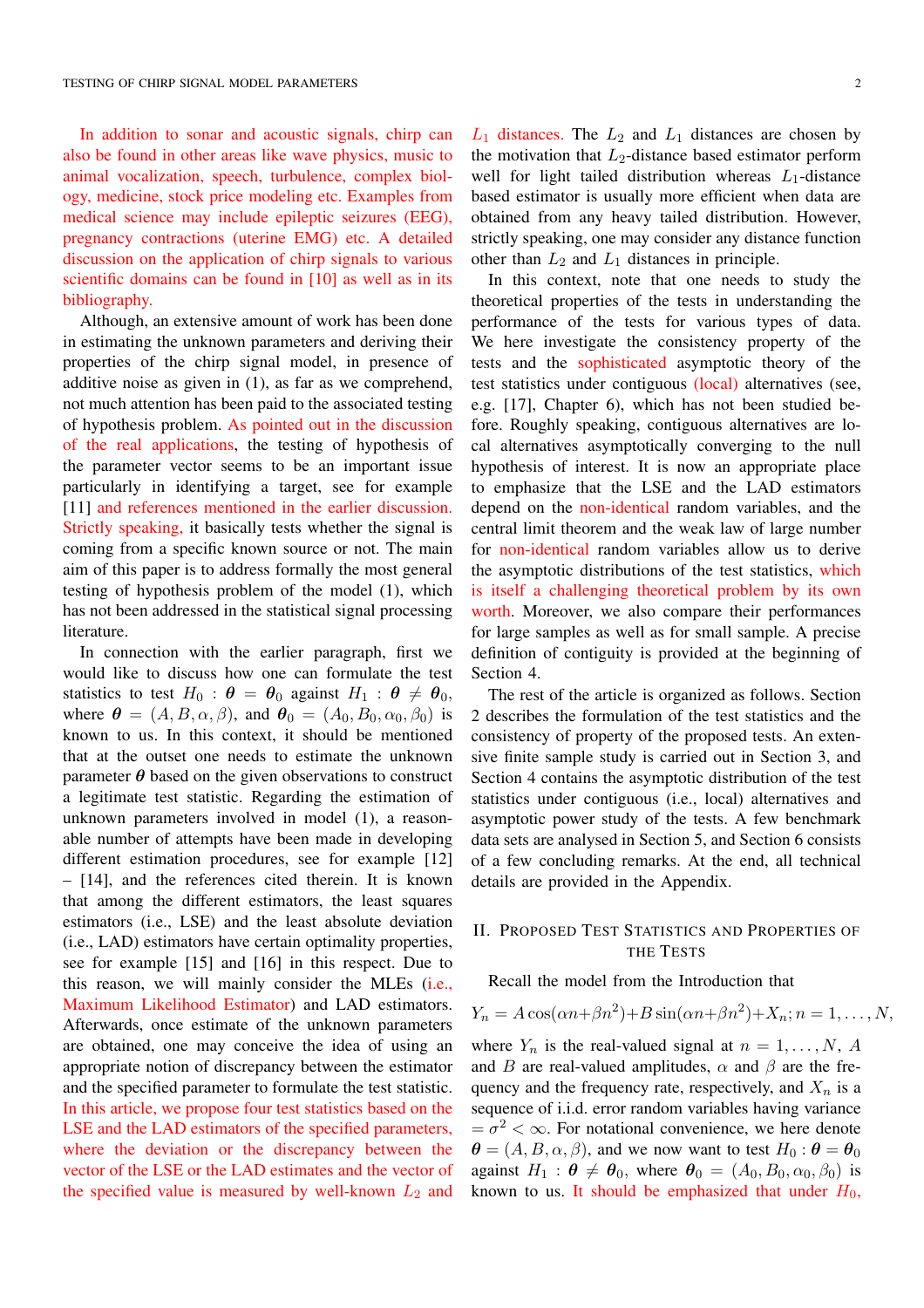$v =$  indicates the componentwise equality, and under  $H_1$ , "  $\neq$ " indicates that at least one of the components of  $\theta$  and  $\theta_0$  are unequal. We next consider the data  $\mathcal{Y} = \{y_1, \ldots, y_N\}$ , and based on *Y*, one may formulate the test statistics  $T_{N,1} = ||D^{-1}(\hat{\boldsymbol{\theta}}_{N, LSE} - \boldsymbol{\theta}_0)||_2^2$ ,  $T_{N,2} = ||D^{-1}(\hat{\boldsymbol{\theta}}_{N,LAD}-\boldsymbol{\theta}_0)||_{2}^2$ ,  $T_{N,3} = ||D^{-1}(\hat{\boldsymbol{\theta}}_{N,LSE}-\hat{\boldsymbol{\theta}}_0||_{2}^2$  $(\theta_0)||_1^2$ , and  $T_{N,4} = ||D^{-1}(\hat{\theta}_{N,LAB} - \theta_0)||_1^2$ , where  $D = diag\{N^{-1/2}, N^{-1/2}, N^{-3/2}, N^{-5/2}\},$  and  $||.||_2$ and  $||.||_1$  denote the usual Euclidean and  $L_1$  distances, respectively. Here

$$
\hat{\theta}_{N, LSE} =
$$
\n
$$
\arg\min_{\theta} \sum_{n=1}^{N} \{y_n - A\cos(\alpha n + \beta n^2) - B\sin(\alpha n + \beta n^2)\}
$$
\nand\n
$$
\hat{\theta}_{N, LAD} =
$$
\n
$$
\arg\min_{\theta} \sum_{n=1}^{N} |y_n - A\cos(\alpha n + \beta n^2) - B\sin(\alpha n + \beta n^2)|.
$$

 $\theta$ *n*=1 As it is indicated in the introduction, we now want to discuss the motivations of formulating the test statistics  $T_{N,1}$ ,  $T_{N,2}$ ,  $T_{N,3}$  and  $T_{N,4}$  to test  $H_0$  against  $H_1$ . Note that the testing of hypothesis problem described in *H*<sup>0</sup> against  $H_1$  states that whether the unknown parameter  $\theta$ equals with the specified  $\theta_0$  or not. In order to address this problem, one needs to measure the discrepancy between  $\theta$  and  $\theta_0$ ; however,  $\theta$  is unknown in the problem. The unknown  $\theta$  can be estimated by the well-known least squares and least absolute deviations procedures based on a given data, which are denoted as  $\hat{\theta}_{N, LSE}$ and  $\hat{\theta}_{N, LAD}$ , respectively. Finally, the test statistics  $T_{N,1}$ ,  $T_{N,2}$ ,  $T_{N,3}$  and  $T_{N,4}$  are formulated based on well-known Euclidean and  $L_1$  norm distances between estimated  $\theta$ (i.e.,  $\hat{\theta}_{N, LSE}$  or  $\hat{\theta}_{N, LAD}$ ) and  $\theta_0$ . As we mentioned in the introduction, there will be no harm of considering any other norm mathematically. It should be clarified that here  $L_2$  and  $L_1$  norms are defined on four dimensional vector, which is entirely different from the usual absolute norm for scaler valued variable. In fact, since the components of the estimated vector (i.e., the LSE and the LAD estimators) can be Statistically dependent, the properties of the tests based on  $T_{N,1}$ ,  $T_{N,2}$ ,  $T_{N,3}$  and *TN,*<sup>4</sup> can be different from the that of the tests based on componentwise differences.

For sake of technicalities, one needs to assume the following conditions.

(A1)  $\theta = (A, B, \alpha, \beta)$  is an interior point of the parameter space  $\Theta = (-\infty, \infty) \times (-\infty, \infty) \times (0, \pi) \times$  $(0, \pi)$ .

 $(A2)$   $A^2 + B^2 > 0$ .

(A3) The i.i.d. error random variables have the positive density function  $f(.)$  with finite second moment.

(A4) Let  $F_n$  be the distribution function of  $Y_n$  with

the density function  $f_n(y_n, \theta)$ , which is twice continuously differentiable with respect to  $\theta$ . It is assumed that  $E\left[\frac{\partial}{\partial \theta}\right]$  $\frac{\partial}{\partial \theta_i} f_n(y_n, \boldsymbol{\theta}) \bigg|_{\boldsymbol{\theta} = 0}^{2+\delta}$  $\theta = \theta_{\text{o}} \lt \infty$  for some  $\delta > 0$  and  $E\left[\frac{\partial^2}{\partial\theta_i\partial\theta_j}f_n(y_n,\boldsymbol{\theta})\right]_{\boldsymbol{\ell}}^2$  $\theta = \theta_0 \leq \infty$  for all  $n = 1, ..., N$ . Here  $\theta_i$  and  $\theta_j$  ( $1 \leq i, j \leq 4$ ) are the *i* and *j*-th components of  $\theta$ , respectively.

 $3^2$ Remark 2.1: *Note that the conditions assumed in* (A1)*–*(A4) *are realistic in practice. Condition* (A1) *gives an idea that the results investigated in this article can be applicable when*  $\theta$  *belongs to its natural parameter space. Condition* (A2) *ensures that both A and B cannot be equal to zero. The assumption in* (A3) *holds for most of the well-known probability density functions, e.g., normal, Laplace and Cauchy probability density functions. The smoothness assumptions in* (A4) *is required to prove the asymptotic normality of the test statistics under contiguous alternatives. Such assumptions are common across the asymptotic statistics.*

We now consider two 4-dimensional Gaussian distributions: Let  $A = \{A_1, A_2, A_3, A_4\}$  be the four dimensional random vector associated with Gaussian distribution having the location parameter  $= 0$  and the scatter matrix =  $2\sigma^2\Sigma$  (denote it as  $\Sigma_1$ ), where

$$
\Sigma = \frac{1}{A_0^2 + B_0^2} \begin{pmatrix} \frac{A_0^2 + 9B_0^2}{2} & -4A_0B_0 & 18B_0 & -15B_0\\ -4A_0B_0 & \frac{9A_0^2 + B_0^2}{2} & -18A_0 & 15A_0\\ 18B_0 & -18A_0 & 96 & -90\\ -15B_0 & 15A_0 & -90 & 90 \end{pmatrix}
$$

Next,  $\mathbf{B} = \{B_1, B_2, B_3, B_4\}$  is another four dimensional random vector associated with Gaussian distribution having the location parameter  $= 0$  and the scatter matrix  $=\frac{1}{\{f(M)\}^2} \sum$  (denote it as  $\Sigma_2$ ), where *M* is the population median of the distribution associated with the density function *f*. The asymptotic property of the tests based on  $T_{N,1}$ ,  $T_{N,2}$ ,  $T_{N,3}$  and  $T_{N,4}$  are described below.

**Theorem 2.1:** Let  $c_{1\eta}$  be  $(1 - \eta)$ -th quantile of the *distribution of*  $\sum_{ }^{4}$ *i*=1  $\lambda_i Z_i^2$ , where  $\lambda_i$ *s* are the eigen values *of*  $\Sigma_1$  (defined above), and  $Z_i$ *s* are independent standard *normal random variables. Under* (A1)*-*(A3)*, the test based on*  $T_{N,1}$  *will have asymptotic size* =  $\eta$  *when*  $T_{N,1} \geq c_{1n}$ *. Moreover, under the same assumption,*  $P_{H_1}[T_{N,1} \ge c_{1\eta}] \rightarrow 1$  *as*  $N \rightarrow \infty$ *, i.e., the test based on TN,*<sup>1</sup> *will be a consistent test.*

**Theorem 2.2:** Let  $c_{2\eta}$  be  $(1 - \eta)$ -th quantile of the distribution of  $\sum^4$ *i*=1  $\lambda_i^* Z_i^{*2}$ , where  $\lambda_i^* s$  are the eigen *values of*  $\Sigma_2$  (defined before Theorem 2.1), and  $Z_i^*$ s are *independent standard normal random variables. Under* (A1)-(A3), the test based on  $T_{N,2}$  will have asymptotic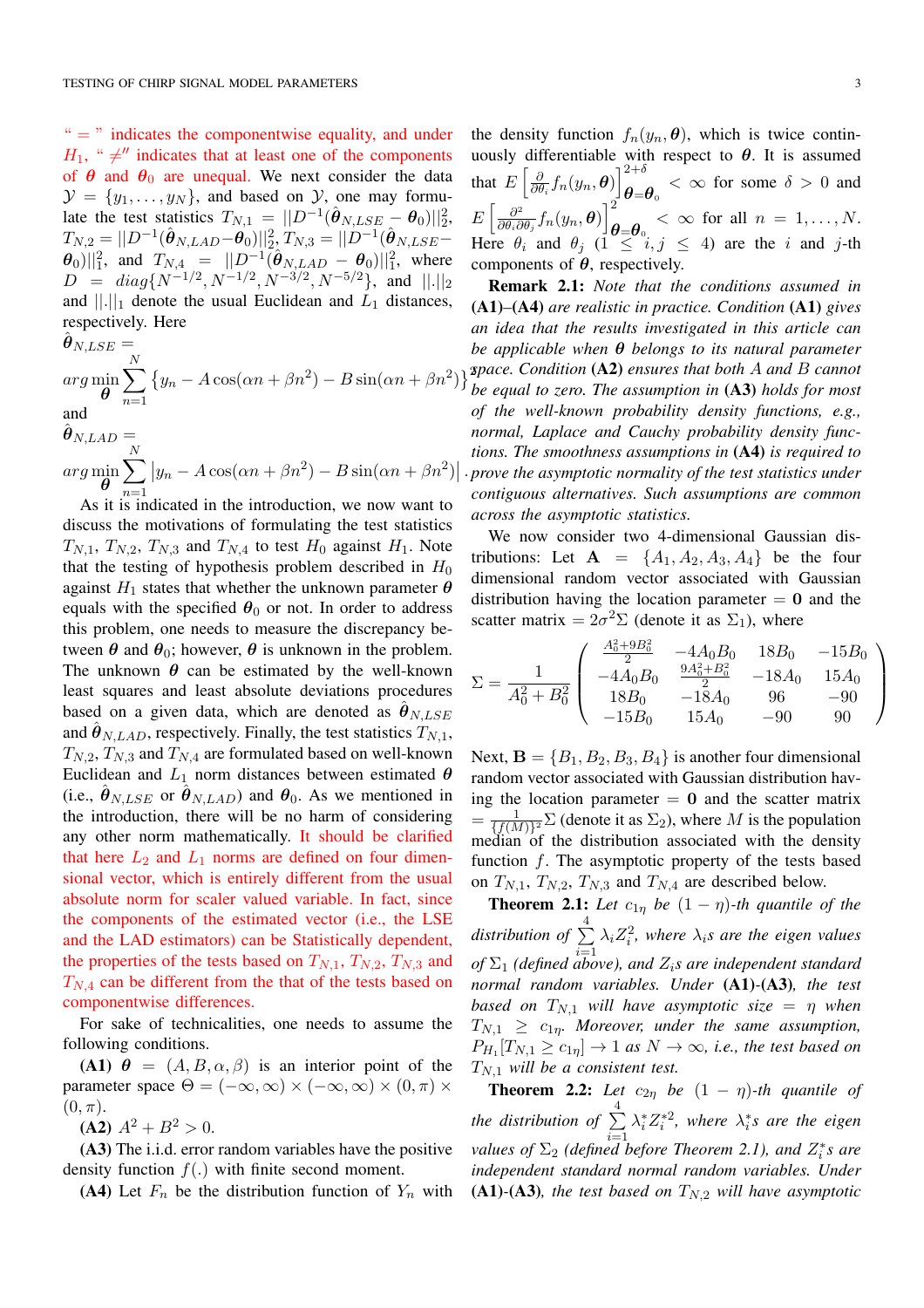$size = \eta$  when  $T_{N,2} \ge c_{2\eta}$ . Moreover, under the same *assumption,*  $P_{H_1}[T_{N,2} \ge c_{2\eta}] \rightarrow 1$  *as*  $N \rightarrow \infty$ *, i.e., the test based on TN,*<sup>2</sup> *will be a consistent test.*

**Theorem 2.3:** Let  $c_{3\eta}$  be  $(1 - \eta)$ -th quantile of the *distribution of*  $\left\{ \frac{4}{2} \right\}$  $\sum_{i=1}$  |A<sub>*i*</sub>|  $\left.\right.^{2}$ *, where Ais are same as defined after Remark 2.1. Under* (A1)*-*(A3)*, the test based on*  $T_{N,3}$  *will have asymptotic size* =  $\eta$  *when*  $T_{N,3} \geq c_{3\eta}$ . Moreover, under the same assumption,  $P_{H_1}[T_{N,3} \ge c_{3\eta}] \rightarrow 1$  *as*  $N \rightarrow \infty$ *, i.e., the test based on TN,*<sup>3</sup> *will be a consistent test.*

**Theorem 2.4:** Let  $c_{4\eta}$  be  $(1 - \eta)$ -th quantile of the *distribution of*  $\left\{\frac{4}{\sum}\right\}$  $\sum_{i=1}$  |  $B_i$ |  $\lambda^2$ *, where Bis are same as defined after Remark 2.1. Under* (A1)*-*(A3)*, the test based on*  $T_{N,4}$  *will have asymptotic size* =  $\eta$  *when*  $T_{N,4} \geq c_{4\eta}$ . Moreover, under the same assumption,  $P_{H_1}[T_{N,4} \geq c_{4\eta}] \rightarrow 1$  *as*  $N \rightarrow \infty$ *, i.e., the test based on TN,*<sup>4</sup> *will be a consistent test.*

The assertions in Theorems 2.1-2.4 imply that the tests based on  $T_{N,1}$ ,  $T_{N,2}$ ,  $T_{N,3}$  and  $T_{N,4}$  are consistent, i.e., the power of the tests converge to one as the sample sizes tend to infinity. In other words, this property indicates that these tests will pose substantial power for large sample size.

## III. FINITE SAMPLE STUDY

In Section II, we studied the tests based on  $T_{N,1}$ ,  $T_{N,2}$ , *TN,*<sup>3</sup> and *TN,*<sup>4</sup> when the sample size was infinite, and in that case, the power of all of them converge to one. In other words, they are comparable with each other for infinite sample size, and hence, at the next level, we are interested to see the performance of the tests when the sample size is finite. In this section, we investigate the finite sample performance of those tests at 5% level of significance. We study their behavior assuming different error distributions for  $X_n$  as well as for different values of *N* in the model described in Section II. We first fix the numerical values of the parameters under null and alternative hypotheses:  $\theta_0$  and  $\theta_1$ , and we consider alternatives  $\theta^* = (1 - \psi)\theta_0 + \psi\theta_1$  for a wide range of  $\psi \in [0, 1]$ . As the error distribution, three different distributions are considered, namely, standard normal, standard Laplace and t-distribution with 5 degrees of freedom. In this study, we choose  $N = 30, 50$  and 100, and  $\theta_0 = (1, 1, \pi/4, \pi/4)$  and  $\theta_1 = (4, 4, \pi/2, \pi/2)$  are chosen. In the course of investigation, a sample of size  $= 100$  is drawn repeatedly 1000 times when  $\theta = \theta_0$ (i.e.,  $H_0$  is true), and 0.95-th quantile of the empirical distribution of the test statistic is considered as the estimated critical value (denote it as  $\hat{c}_{0.05}$ ). Afterwards, to estimate the power, we follow the same procedure when  $\theta = \theta^*$  (i.e,  $H_1$  is true), and the proportion of times the value of the test statistic exceeding  $\hat{c}_{0.05}$  is defined as the estimated power. The results are summarized in Figure 1 (given in supplementary file).

Note that at  $\psi = 0$ ,  $\theta^*$  coincides with  $\theta_0$ , and for that reason, the estimated powers are close to the estimated level (i.e., 0.05) in all cases, i.e., in other words, the tests are able to retain the level of significance. In terms of power, it is indicated from the power curves (see Figure 1) that the tests based on  $T_{N,1}$  and  $T_{N,3}$  (i.e., based on least square methodology) performs well when the data is obtained from the light tailed distribution like normal distribution. On the other hand, the tests based on  $T_{N,2}$  and  $T_{N,4}$  (i.e., based on least absolute deviation methodology) perform better than that of *TN,*<sup>1</sup> and  $T_{N,3}$  for heavy tailed distribution like Laplace and t distribution with 5 degrees of freedom. Overall, one can prefer the least absolute deviation based methodologies when that data are likely to have influential observations/ outliers.

# IV. ASYMPTOTIC POWER STUDY : LOCAL ALTERNATIVES

In Section 2, we have already seen that the tests based on  $T_{N,1}$ ,  $T_{N,2}$ ,  $T_{N,3}$  and  $T_{N,4}$  are consistent, i.e., in other words, the powers of those tests tend to one as the sample sizes tend to infinity for a fixed alternative. This fact motived us to investigate how well those tests perform when the alternatives are local (or contiguous) in nature. Recently, [19] described the concept of local alternatives in details; we, however, here briefly describe this concept for sake of completeness. The sequence of probability measures  $Q_n$  will be contiguous relative to another sequence of probability measures  $P_n$  if  $P_n(A_n) \to 0$  implies that  $Q_n(A_n) \to 0$  for every sequence of measurable sets  $A_n$ , where  $(\Omega_n, \mathcal{A}_n)$  is the sequence of measurable spaces, and  $P_n$  and  $Q_n$  are two probability measures defined on  $(\Omega_n, \mathcal{A}_n)$ . Since the sequence of sets  $A_n$  is changing over *n* along with the corresponding  $\sigma$ -field  $A_n$ , the verification of contiguity from its definition is not easily doable. To overcome this issue, Le Cam' s first lemma (e.g., see [20]) based on the log likelihood ratio is used to establish the contiguity in the proofs (see the proof of Theorem 4.1).

Consider now a sequence of local alternatives relative to the null hypothesized parameter  $\theta_0$ . Suppose that we want to test  $H_0$ :  $\theta = \theta_0$  against  $H_{1,N}$ :  $\theta = \theta_N$  $\theta_0 + \delta_N$ , where  $\delta_N = \left(\frac{\delta_1}{N^{1/2}}, \frac{\delta_2}{N^{1/2}}, \frac{\delta_3}{N^{3/2}}, \frac{\delta_4}{N^{5/2}}\right)$ . The asymptotic distributions of  $T_{N,1}$ ,  $T_{N,2}$ ,  $T_{N,3}$  and  $T_{N,4}$ under  $H_{1,N}$  are described in the following theorems.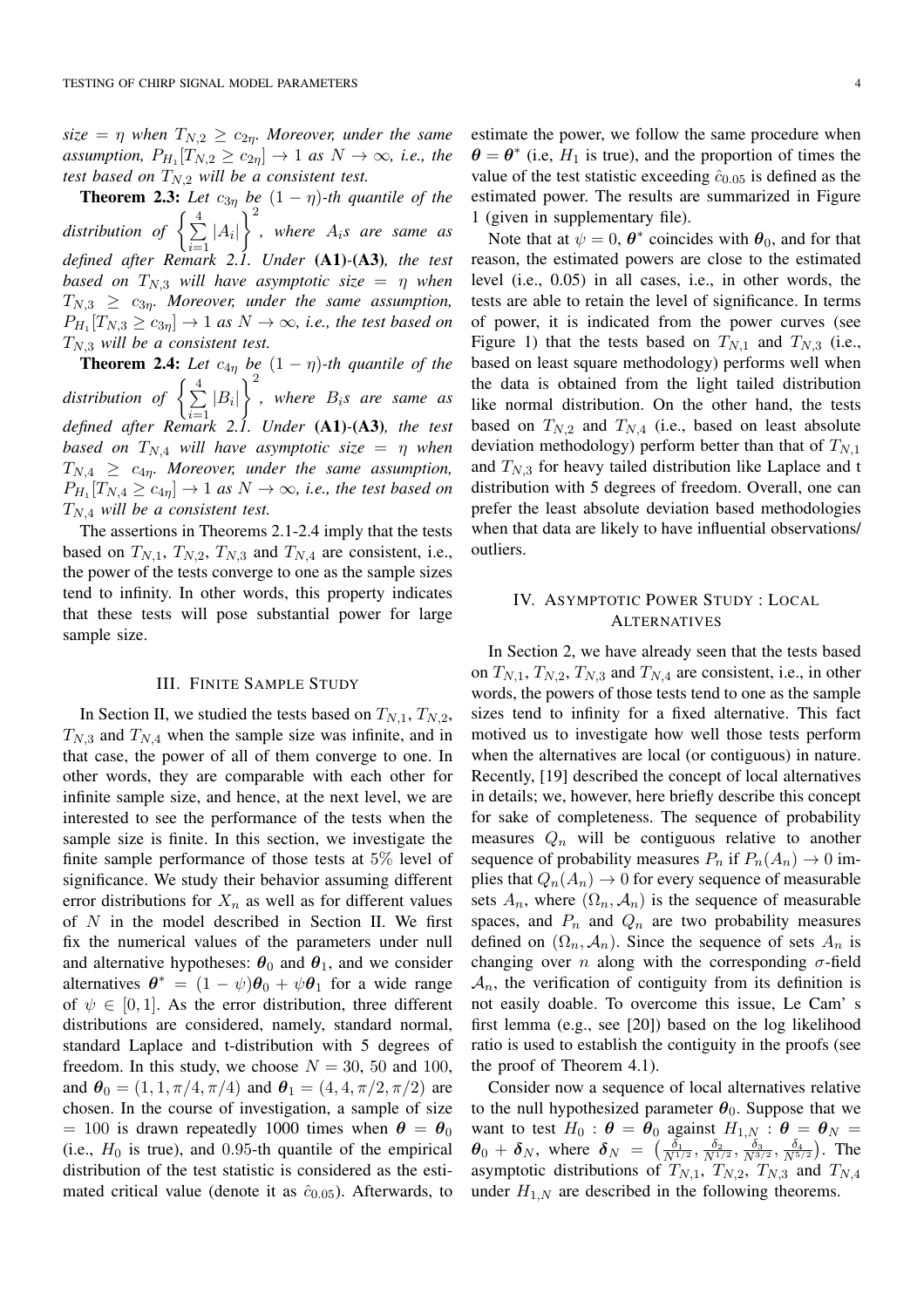Theorem 4.1: *Under* (A1)*-*(A4)*, the sequence of alternatives*  ${H_{1N}}$  *will be contiguous alternatives* relative to the null hypothesis  $H_0$ . Further, *to the null hypothesis*  $H_0$ . *under*  $H_{1N}$ ,  $T_{N,1}$  *converges weakly to*  $\sum_{i=1}^{4} \lambda_i M_i^2$ , where  $\lambda_i$ s are eigen values of  $\Sigma_1$  (defined after *Remark* 2.1), and  $M = (M_1, M_2, M_3, M_4)$  *is a* 4*-dimensional random vector associated with a Gaussian distribution having the location parameter*  $\mu$  =  $(\mu_1, \mu_2, \mu_3, \mu_4)$  *and the scatter parameter*  $= I_4$ *. Here*  $\mu_1 = (\lim_{N \to \infty} -\frac{1}{N})$ X *N n*=1  $E_{F_{n,H_0}}[\{Y_n A_0 \cos(\alpha_0 n + \beta_0 n^2) - B_0 \sin(\alpha_0 n + \beta_0 n^2)$ }{*cos*( $\alpha_0 n +$  $\frac{\partial f(Y_n, \theta)}{\partial A} \{f(Y_n, \theta)\}^{-1} |_{\theta = \theta_0}$  +  $\delta_2 \frac{\partial f(Y_n, \boldsymbol{\theta})}{\partial B} \{f(Y_n, \boldsymbol{\theta})\}^{-1} |\boldsymbol{\theta} = \boldsymbol{\theta}_0\}|) \Sigma_1^{-1},$  $\mu_2 = (\lim_{N \to \infty} -\frac{1}{N})$ X *N*  $\beta_0 n^2$ ) -  $B_0 \sin(\alpha_0 n + \beta_0 n^2)$ }{*sin*( $\alpha_0 n + \beta_0 n^2$ )}  $E_{F_{n,H_0}}[\{Y_n - A_0 \cos(\alpha_0 n + \$  $\{\delta_1 \frac{\partial f(Y_n, \theta)}{\partial A_0}\{f(Y_n, \theta)\}^{-1}|\theta = \theta_0$  +  $\delta_2 \frac{\partial f(Y_n, \boldsymbol{\theta})}{\partial B} \{f(Y_n, \boldsymbol{\theta})\}^{-1} |\boldsymbol{\theta} = \boldsymbol{\theta}_0\}|) \Sigma_1^{-1},$  $\mu_3 = (\lim_{N \to \infty} -\frac{1}{N^2})$ X *N*  $\beta_0 n^2$ ) –  $B_0 \sin(\alpha_0 n + \beta_0 n^2)$ }{*A*<sub>0</sub>*sin*( $\alpha_0 n + \beta_0 n^2$ ) –  $E_{F_{n,H_0}}[n\{Y_n - A_0 \cos(\alpha_0 n + \alpha_0)\}]$  $B_0 \cos(\alpha_0 n + \beta_0 n^2) \} {\{\delta_1 \frac{\partial f(Y_n, \theta)}{\partial A} \{f(Y_n, \theta)\}}^{-1} |\theta = \theta_0} +$  $\delta_2 \frac{\partial f(Y_n, \boldsymbol{\theta})}{\partial B} \{f(Y_n, \boldsymbol{\theta})\}^{-1} |_{\boldsymbol{\theta} = \boldsymbol{\theta}_0}\}] \Sigma_1^{-1}$ , and  $\mu_4 = (\lim_{N \to \infty} -\frac{1}{N^3})$ X *N*  $\beta_0 n^2$ ) –  $B_0 \sin(\alpha_0 n + \beta_0 n^2)$ }{*A*<sub>0</sub>*sin*( $\alpha_0 n + \beta_0 n^2$ ) –  $E_{F_{n,H_0}}[n^2\{Y_n - A_0 \cos(\alpha_0 n +$  $B_0 \cos(\alpha_0 n + \beta_0 n^2) \} {\{\delta_1 \frac{\partial f(Y_n, \boldsymbol{\theta})}{\partial A} \} } \{f(Y_n, \boldsymbol{\theta})\}^{-1} |_{\boldsymbol{\theta} = \boldsymbol{\theta}_0} +$  $\delta_2 \frac{\partial f(Y_n, \boldsymbol{\theta})}{\partial B} \{f(Y_n, \boldsymbol{\theta})\}^{-1} |\boldsymbol{\theta} = \boldsymbol{\theta}_0\}] \sum_{1}^{-1}$ .

Theorem 4.2: *Under* (A1)*-*(A4)*, the sequence of alternatives {H*1*<sup>N</sup> } will be contiguous alternatives relative to the null hypothesis*  $H_0$ *. Further, under*  $H_{1N}$ *,*  $T_{N,2}$  converges weakly to  $\sum^{4}$  $eigen$  values of  $\Sigma_2$  (defined after Remark 2.1), and  $\lambda_i^* M_i^{*2}$ , where  $\lambda_i^* s$  are  $\mathbf{M}^* = (M_1^*, M_2^*, M_3^*, M_4^*)$  *is a 4-dimensional random vector associated with a Gaussian distribution having the location parameter*  $\mu^* = (\mu_1^*, \mu_2^*, \mu_3^*, \mu_4^*)$  *and the scatter parameter* =  $I_4$ *. Here* 

$$
\mu_1^* = (\lim_{N \to \infty} -\frac{1}{N} \sum_{n=1}^N E_{F_{n,H_0}} [\{\rho'_N(X_n)\} \{\cos(\alpha_0 n + \beta_0 n^2)\} \{\delta_1 \frac{\partial f(Y_n, \theta)}{\partial A} \{f(Y_n, \theta)\}^{-1} | \theta = \theta_0
$$

$$
+ \delta_2 \frac{\partial f(Y_n, \theta)}{\partial B} \{f(Y_n, \theta)\}^{-1} |\theta = \theta_0\}|) \Sigma_2^{-1},
$$
  
\n
$$
\mu_2^* = (\lim_{N \to \infty} -\frac{1}{N} \sum_{n=1}^N E_{F_{n,H_0}}[\{\rho'_N(X_n)\}\{sin(\alpha_0 n + \beta_0 n^2)\}\{\delta_1 \frac{\partial f(Y_n, \theta)}{\partial A} \{f(Y_n, \theta)\}^{-1} |\theta = \theta_0 + \delta_2 \frac{\partial f(Y_n, \theta)}{\partial B} \{f(Y_n, \theta)\}^{-1} |\theta = \theta_0\}|) \Sigma_2^{-1},
$$
  
\n
$$
\mu_3^* = (\lim_{N \to \infty} -\frac{1}{N^2} \sum_{n=1}^N E_{F_{n,H_0}}[n\{\rho'_N(X_n)\}\{A_0 \sin(\alpha_0 n + \beta_0 n^2) - B_0 \cos(\alpha_0 n + \beta_0 n^2)\}\{\delta_1 \frac{\partial f(Y_n, \theta)}{\partial A} \{f(Y_n, \theta)\}^{-1} |\theta = \theta_0 + \delta_2 \frac{\partial f(Y_n, \theta)}{\partial B} \{f(Y_n, \theta)\}^{-1} |\theta = \theta_0\}|) \Sigma_2^{-1}, and
$$
  
\n
$$
\mu_4^* = (\lim_{N \to \infty} -\frac{1}{N^3} \sum_{n=1}^N E_{F_{n,H_0}}[n^2 \{\rho'_N(X_n)\}\{A_0 \sin(\alpha_0 n + \beta_0 n^2) - B_0 \cos(\alpha_0 n + \beta_0 n^2)\}\{\delta_1 \frac{\partial f(Y_n, \theta)}{\partial B} \{f(Y_n, \theta)\}^{-1} |\theta = \theta_0 + \delta_2 \frac{\partial f(Y_n, \theta)}{\partial B} \{f(Y_n, \theta)\}^{-1} |\theta = \theta_0\}|) \Sigma_2^{-1}, where
$$
  
\n
$$
\rho'_N(x) = [-\gamma_N^2 x^2 + 2\gamma_N x]I_{(0 < x \le \frac{1}{\gamma_N})} + \Gamma_N^2 x^2 + 2\gamma_N x]I_{(-\frac{1}{\gamma_N} < x \le 0} \frac{\gamma_N}{\gamma_N}; as an increasing function of N, N^2 = o(\gamma_N^3),
$$
  
\n
$$
\gamma_N = o(N) and \sum_{N=1
$$

Theorem 4.3: *Under* (A1)*-*(A4)*, the sequence of alternatives*  ${H_{1N}}$  *will be contiguous alternatives relative to the null hypothesis*  $H_0$ *. Further, under*  $H_{1N}$ *,*  $T_{N,3}$ converges weakly to the distribution of  $\left\{\frac{4}{2}\right\}$  $\sum_{i=1}^{\infty} |A_i^*|$  $\left.\right.^{2}$ *, where*  $\mathbf{A}^* = \{A_1^*, A_2^*, A_3^*, A_4^*\}$  *is a four dimensional random vector associated with a Gaussian distribution with the location parameter*  $= \mu$  *and the scatter matrix*  $= \Sigma_1$ . Here  $\mu$  is same as defined in the statement of *Theorem 4.1, and*  $\Sigma_1$  *is same as defined after Remark 2.1.*

Theorem 4.4: *Under* (A1)*-*(A4)*, the sequence of alternatives*  ${H_{1N}}$  *will be contiguous alternatives relative to the null hypothesis*  $H_0$ *. Further, under*  $H_{1N}$ *,*  $T_{N_A^A}$ *converges weakly to the distribution of*  $\left\{\frac{4}{2}\right\}$  $\sum_{i=1}^{\infty} |B_i^*|$  $\left.\right.^{2}$ *, where*  $\mathbf{B}^* = \{B_1^*, B_2^*, B_3^*, B_4^*\}$  *is a four dimensional random vector associated with a Gaussian distribution with the location parameter*  $= \mu^*$  *and the scatter matrix*  $= \Sigma_2$ . Here  $\mu^*$  is same as defined in the statement of *Theorem 4.2, and*  $\Sigma_2$  *is same as defined after Remark 2.1.*

The assertions in Theorems 41–4.4 enable us to compute the asymptotic power of the tests under contigu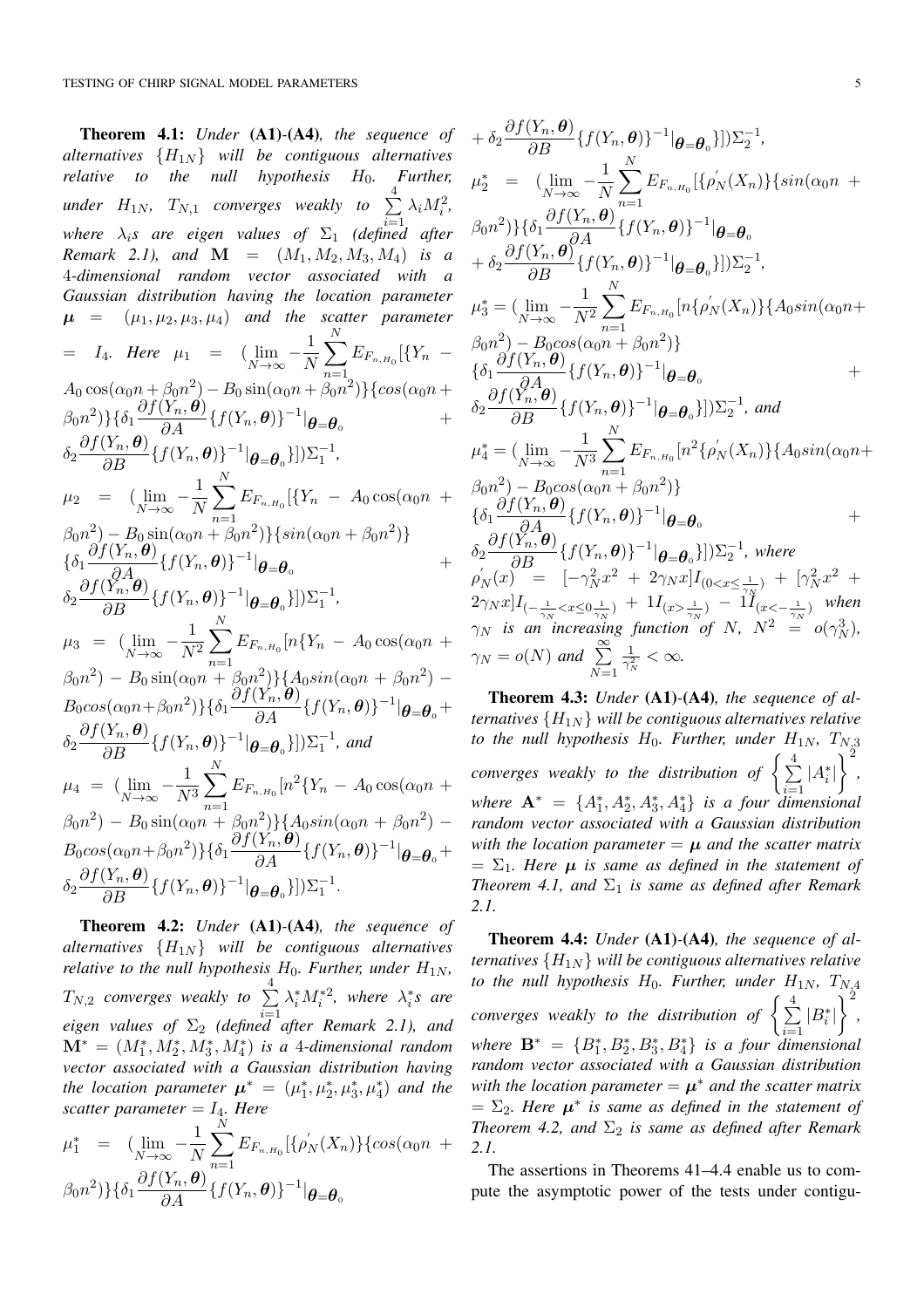ous alternatives  $H_{1,N}$ . To carry out the tests, one first needs to compute  $c_{1\eta}$ ,  $c_{2\eta}$ ,  $c_{3\eta}$  and  $c_{4\eta}$  described in Theorems 2.1, 2.2, 2.3 and 2.4, respectively. For sake of concise presentation, only the computation of  $c_{1n}$  is explained here. To compute the critical value  $c_{1\eta}$ , we generate the data with sample size  $= 1000$  (denoted as  $\{x_1, \ldots, x_{1000}\}$  from the Gaussian distribution associated with the random vector A. Afterwards, one can derive the empirical distribution function of  $\sum_{ }^{4}$ *i*=1  $\lambda_i Z_i^2$ (defined in Theorem 2.1), and  $(1 - \eta)$ -th quantile of that empirical distribution function is considered as the estimated value of  $c_{1\eta}$ . The computation of  $c_{2\eta}$ ,  $c_{3\eta}$  and  $c_{4n}$  are done by the similar procedure as described for estimating  $c_{1n}$ . Next, to compute the asymptotic power of the test based on  $T_{N,1}$ , a data with sample size = 1000 (denoted as  $\mathcal{Y} = \{y_1, \ldots, y_{1000}\}\)$  is obtained from the Gaussian distribution associated with the random vector M defined in Theorem 4.1, and the estimated asymptotic power of the test based on  $T_{N,1}$  will be  ${1 - F_y(c_{1\eta})}$ , where *F<sub>y</sub>* is the empirical distribution function of  $\sum_{i=1}^{4} \lambda_i M_i^2$  (defined in Theorem 4.1) based on the data  $\mathcal{Y}$ . Similarly, one can estimate the asymptotic power of the tests based on  $T_{N,2}$ ,  $T_{N,3}$  and  $T_{N,4}$  using the results stated in Theorems 4.2, 4.3 and 4.4, respectively.

The asymptotic power of the tests based on  $T_{N,1}$ ,  $T_{N,2}$ ,  $T_{N,3}$  and  $T_{N,4}$  is shown in Figure 2 (given in supplementary file) for different values of  $\delta$ , where  $\delta =$  $\delta_1 = \delta_2 = \delta_3 = \delta_4$ . The equality among  $\delta_1$ ,  $\delta_2$ ,  $\delta_3$  and  $\delta_4$ is considered because of simple pictorial representation. In this study, the error distribution is assumed to be standard normal distribution and *t* distribution with 5 degrees of freedom. We see that  $T_{N,1}$  based test seems to have higher power than the other three tests when the data came from a standard normal distribution, whereas *TN,*<sup>2</sup> based test perform better than the other three tests when the error distribution is *t* distribution with 5 degrees of freedom.

## V. REAL DATA ANALYSIS

We here implement the proposed tests on a few real data sets to see the practicability of the tests. As earlier, we are interested to test  $H_0$  :  $(A, B, \alpha, \beta)$  =  $(A_0, B_0, \alpha_0, \beta_0)$ ; however, note that in case of real data,  $(A_0, B_0, \alpha_0, \beta_0)$  is unknown to us. The values of the parameters under null hypothesis (i.e.,  $(A_0, B_0, \alpha_0, \beta_0)$ ) are determined from the initial one-third of each data set (denote it as  $\mathcal{Y}_{1/3}$ , and  $\mathcal{Y}_{2/3}$  denotes the remaining twothird of data). We apply absolute error and squared error based methods on  $\mathcal{Y}_{1/3}$  and calculate the estimates of  $(A, B, \alpha, \beta)$ , which is fixed as  $(A_0, B_0, \alpha_0, \beta_0)$ . Afterwards, based on the remaining data, i.e.,  $\mathcal{Y}_{2/3}$ , we want to test whether the unknown parameter  $(A, B, \alpha, \beta)$  is same as  $(A, B, \alpha_0, \beta_0)$  or not. The philosophy of such partitioning is that one can check whether the feature of the data is changing over time or not. In other words,  $\mathcal{Y}_{1/3}$  can be though as the training data whereas  $\mathcal{Y}_{2/3}$  is the test data. In Table I, along with the p-values from test statistics, we also provide the null hypothesized value of the parameter estimated on  $\mathcal{Y}_{1/3}$ .

We analyse four data set, which are obtained from four experiments, and these data set are named as Exp 1, Exp 2, Exp 3 and Exp 4. These data sets are collected from the lab in the Department of Electrical Engineering, IIT Kanpur, India and available to the journal's repository. Exp 1 data consist of 512 signal values drawn randomly at 10*kHz* frequency, and Exp 2 data contain 477 observations from a sonar signal experiments. Exp 3 and Exp 4 data contain 469 and 512 signals from certain experiments. All data set were earlier analyzed in [21]. In each row in Figure 3 (given in supplementary file), the observed variable is plotted in first diagram, and the corresponding histogram is presented in second diagram.

Next in order to carry out the test, we compute the *p*-values of the tests based on  $T_{N,1}$ ,  $T_{N,2}$ ,  $T_{N,3}$  and  $T_{N,4}$ using the idea of well-known permutation test (see, e.g., [22]). For sake of completeness, the implementation of the tests for real data is described here. Let  $t_0$  be the value of the test statistic  $T_n$  (a generic notation) for a given data  $\mathcal{Y} = \{y_1, \ldots, y_n\}$ , and  $t_{0,1}, \ldots, t_{0,m}$  are the values of  $T_n$  for the  $m$  many permuted samples  $\{y_{i_1}, \ldots, y_{i_n}\}$ , where  $\{i_1, \ldots, i_n\}$  is a permutation of  $\{1, \ldots, n\}$ . Finally, the *p*-value is defined as the proportion of times  $t_{0,1}, \ldots, t_{0,m}$  exceeding  $t_0$ . The *p*-values obtained by the proposed tests are summarized in Table I.

The figures in Table I indicate that the null hypothesis is favoured by all four tests for each data set, which leads to the conclusion that the inherent features in the initial one-third portion of each data is not significantly different from that of the remaining two-third portion of each data .

# VI. CONCLUDING REMARKS

In this article, we investigate the testing of hypothesis problem that address whether the unknown parameters involved in the one-dimensional chirp signal model equal to any specified value or not. We here propose four test statistics; two of them are based on the least square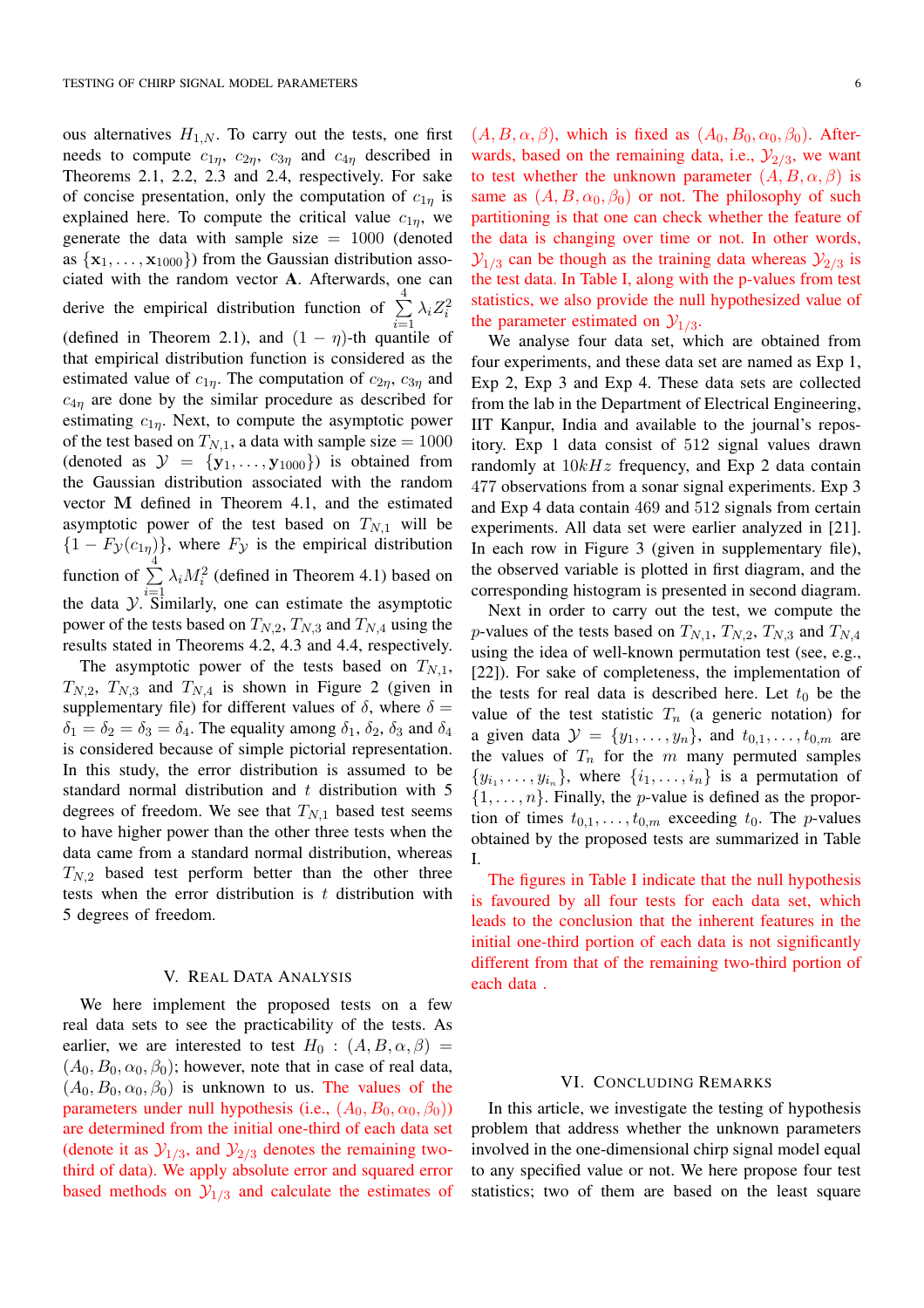| Data             | $H_0 = (A_0, B_0, \alpha_0, \beta_0)$                    | $T_{N,1}$ | $T_{N,2}$ | $T_{N,3}$ | $T_{N,4}$ |
|------------------|----------------------------------------------------------|-----------|-----------|-----------|-----------|
| Exp 1            | LAD: (0.4489, -0.0499, 1.3079, 1.1533)                   | 0.695     | 0.694     | 0.697     | 0.696     |
|                  | LSE: (0.1329, 0.0217, 0.9909, 0.6961)                    |           |           |           |           |
| Exp 2            | $\overline{\text{LAD}:(0.0179, 0.2205, 1.4192, 1.2127)}$ | 0.849     | 0.816     | 0.850     | 0.817     |
|                  | LSE: (0.0283, 0.1727, 1.3312, 1.0270)                    |           |           |           |           |
| Exp 3            | LAD:(0.1878, 0.0025, 1.2114, 0.9597)                     | 0.656     | 0.595     | 0.657     | 0.602     |
|                  | LSE:(-0.0843, 0.0966, 1.4507, 1.2469)                    |           |           |           |           |
| Exp <sub>4</sub> | LAD:(0.1219, -0.0591, 1.4907, 1.2453)                    | 0.358     | 0.297     | 0.361     | 0.297     |
|                  | LSE: (0.1485, -0.1056, 1.3499, 0.6976)                   |           |           |           |           |

TABLE I

THE SECOND COLUMN PROVIDES THE *LAD* VALUES ARE FOR  $T_{N,2}$  and  $T_{N,4}$  whereas *LSE* values are for  $T_{N,1}$  and  $T_{N,3}$ . The VALUES IN THIRD, FOURTH, FIFTH AND SIXTH COLUMNS REPORT THE  $p$ -VALUES OBTAINED BY THE TESTS BASED ON  $T_{N,1}, T_{N,2}, T_{N,3}$ AND *TN,*4, RESPECTIVELY.

estimator, and the remaining two of them are based on the least absolute deviation estimator. We have observed that the least square estimator based procedures perform well for light tailed distribution while for the data obtained from heavy tailed distribution, the least absolute deviation based procedures outperform the other ones.

The asymptotic results described here are valid under the condition  $A^2 + B^2 > 0$ , i.e., in other words, A and *B* cannot both be equal to zero. However, one may have interest to test  $H_0^*$ :  $A = B = 0$  against  $H_1^*$ :  $H_0$  is not true. To test  $H_0^*$  against  $H_1^*$ , one needs to adopt different procedure to derive the asymptotic distribution of the least square estimator or the least absolute deviation estimator, and based on those asymptotic distributions, it may be possible to derive the consistency and the asymptotic power properties of the proposed tests.

As we mentioned earlier, the least absolute deviation based procedures outperform the least square based procedure when the data are obtained from a heavy tailed distribution. In this context, a natural question will arise that how one can formulate theoretically this worthy property of the least absolute deviation based procedure. Regarding the estimation procedure, one may adopt the concepts like breakdown point or the gross error sensitivity (see, e.g., [23]) and for the testing of hypothesis problem, one may have to define the breakdown point in terms of the power function.

To prove Theorems 4.1–4.4, Le Cam's third lemma is used to obtain the asymptotic distribution of  $T_{n,1}$ ,  $T_{n,2}$ ,  $T_{n,3}$  and  $T_{n,4}$  under  $H_n$ , and Le Cam's third lemma uses the fact that log likelihood ratio converges weakly to a random variable associated with a normal distribution having certain location and scale parameters (see the proofs of Theorems 4.1–4.4). We should point out that the asymptotic normality of log likelihood ratio is a sufficient condition but not a necessary condition to establish the contiguity. Instead of Le Cam's third lemma, one can

also follow [24]'s approach based on a specific truncation method for contiguity of the density functions associated with  $H_n$  with respect to the density function associated with  $H_0$ . Also, [25] investigated the asymptotic relative efficiency of some tests for independence against general contiguous alternatives of positive quadrant dependence. However, neither [25] nor [24] considered the form of contiguous alternatives as we consider here.

#### **REFERENCES**

- [1] Wu, Y., So, H.C. and Liu, H. (2008) Subspace-Based algorithm for parameter estimation of polynomial phase signals. *IEEE Transactions on Signal Processing*, 56, 4977 – 4983.
- [2] Lahiri, A. (2012) Estimators of Parameters of Chirp Signals and Their Properties. *unpublished PhD thesis, Indian Institute of Technology, Kanpur*.
- [3] Lahiri, A., Kundu, D. and Mitra, A. (2014) On least absolute deviation estimator of one dimensional chirp model. *Statistics*, 48, 405–420.
- [4] Lahiri, A. and Kundu, D. (2017) On parameter estimation of twodimensional polynomial phase signal model. *Statistica Sinica*, 27, 1779 – 1792.
- [5] Rihaczek, A.W. (1969) *Principles of High-Resolution Radar*. New York, McGraw-Hill.
- [6] Lenon, M.J. and McLaughlin S. (2002) Analysing sonar data using fractional Fourier transform. *Proceedings of the* 5*th Nordic Signal Processing Symposium NORSIG*. Finland.
- [7] Yetik, I. S. and Nehorai A. (2003) Beamforming using fractional Fourier transform. *IEEE Transactions on Signal Processing*, 51, 1663 – 1668.
- [8] Bardeli R., Wolff D., Kurth F., Koch M., Tauchert K.H., Frommolt K.H. (2010) Detecting bird sounds in a complex acoustic environment and application to Bioacoustic monitoring. *Pattern Recognition Letters*, 31, 1524 - 1534.
- [9] Somervuo, P., Harma, A., & Fagerlund, S. (2006) Parametric representations of bird sounds for automatic species recognition. *IEEE Transactions on Audio, Speech, and Language Processing*, 14, 2252-2263.
- [10] Flandrin, P. (2001) Time frequency and chirps. In Wavelet Applications VIII. *International Society for Optics and Photonics*, 4391, 161 – 176.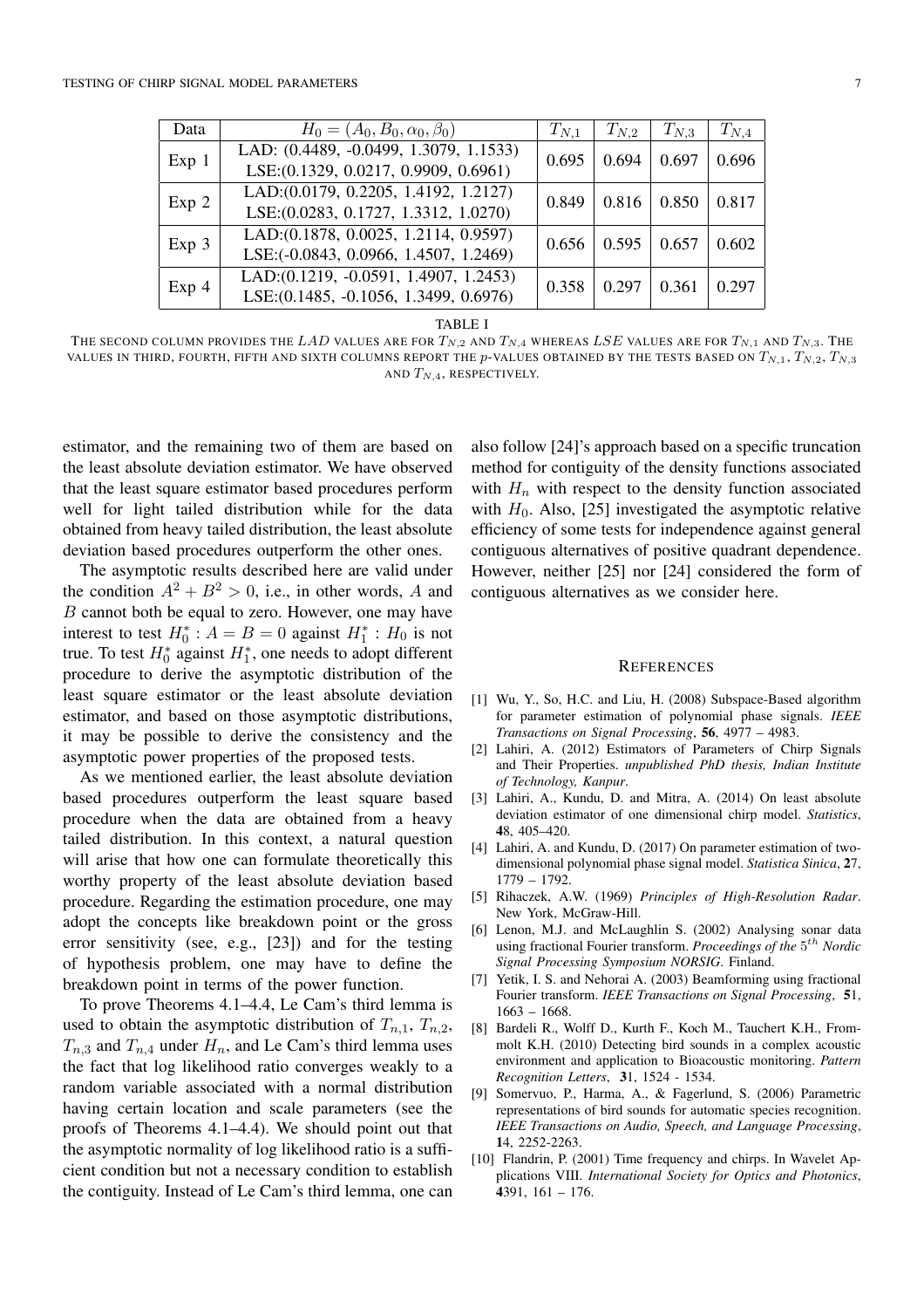- [11] Gini, F., Monteanari, M. and Verrazzani, L. (2000) Estimation of Chirp Signals in compound Gaussian clutter : A cyclostationary approach. *IEEE Transaction on Acoustics, Speech and Signal Processing* , 48, 1029–1039.
- [12] Djuric, P.M. and Kay, S.M. (1990) Parameter estimation of chirp signals. *IEEE Transactions on Acoustics, Speech and Signal Processing* , 38, 2118 – 2126.
- [13] Francos, J.M. and Friedlander, B. (1998) Two-Dimensional Polynomial Phase Signals: Parameter Estimation and Bounds. *Multidimensional Systems and Signal Processing* , 9, 173–205.
- [14] Francos, J.M. and Friedlander, B. (1999) Parameter Estimation of 2-D Random Amplitude Polynomial-Phase Signals. *IEEE Transactions on Signal Processing* , 47, 1795–1810.
- [15] Nandi, S. and Kundu, D. (2004) Asymptotic properties of the least squares estimators of the parameters of the Chirp signals. *Annals of the Institute of Statistical Mathematics* , 56, 529–544.
- [16] Kundu, D. and Nandi, S. (2008) Parameter estimation of chirp signals in presence of stationary noise. *Statistica Sinica* , 18, 187–201.
- [17] Van Der Vaart, A. W. (1998) *Asymptotic Statistics.* Cambridge University Press.
- [18] Lehmann, E. L. and Romano, J. P. (2005) *Testing Statistical Hypotheses.* New Delhi: Springer.
- [19] Dhar, S. S., Bergsma, W. and Dassios, A. (2018) Testing Independence of covariates and errors in non-parametric regression. *Scandinavian Journal of Statistics* , 45, 421–443.
- [20] Hajek, J., Sidak, Z. and Sen, P. K. (1999) *Theory of Rank Tests.* Academic Press.
- [21] Kundu, D. and Nandi, S. (2012) *Statistical Signal Processing: Frequency Estimation*. Springer.
- [22] Good, P. (1994) *Permutation Tests*. Springer.
- [23] Huber, P. J. (1981) *Robust Statistics.* New York: Wiley.
- [24] Behnen, K. and Neuhaus, G. (1975) A central limit theorem under contiguous alternatives. *The Annals of Statistics* , 3, 1349– 1353.
- [25] Behnen, K. (1971) Asymptotic optimality and ARE of certain rank-order tests under contiguity. *The Annals of Mathematical Statistics* , 42, 325–329.
- [26] Shao, J. (2003) *Mathematical Statistics*. Springer.
- [27] Rao, C. R. (1973) *Linear Statistical Inference and its Applications*. John Wiley.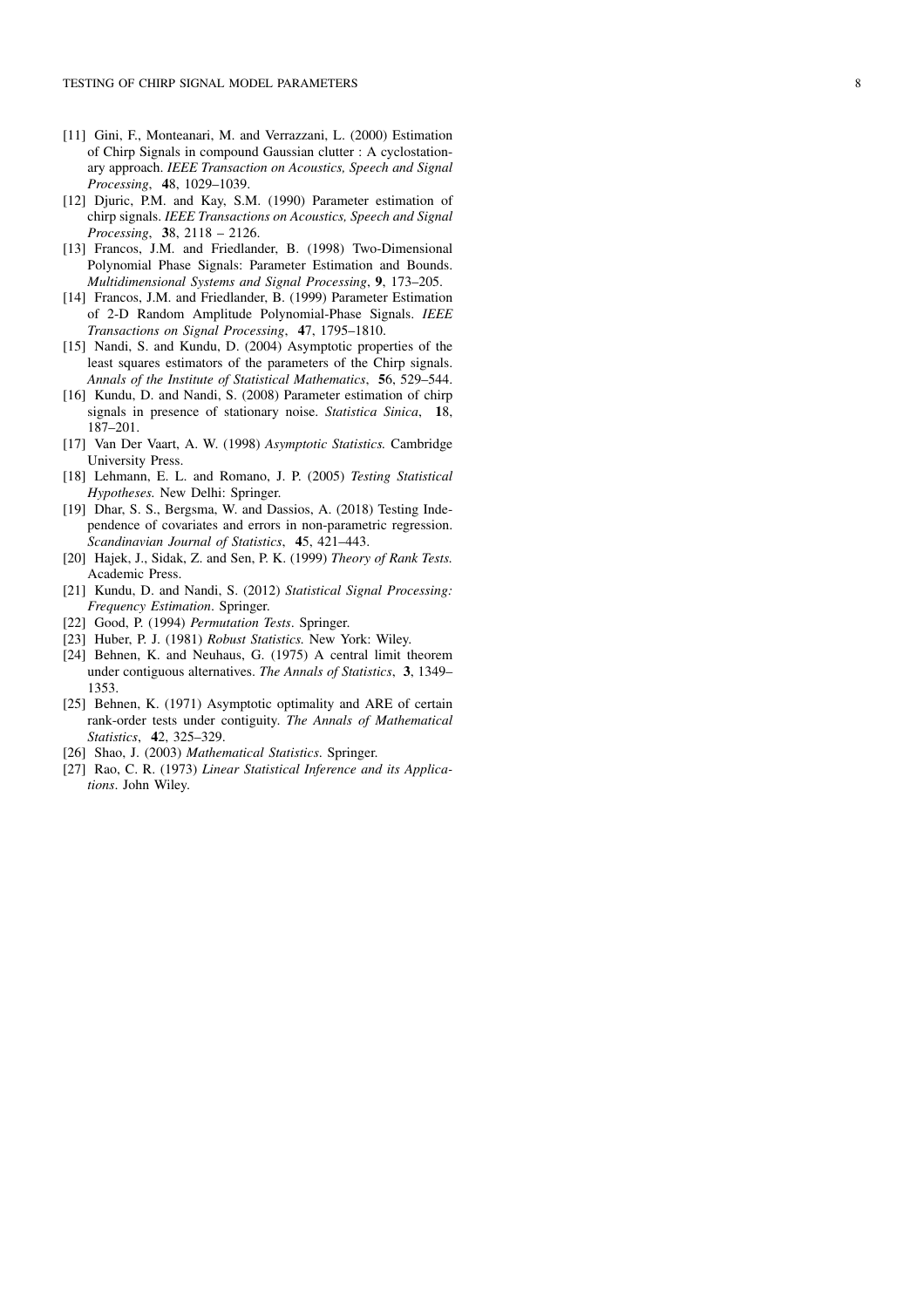#### VII. APPENDIX: PROOFS

In order to proof Theorem 2.1, one needs to use the following Lemma.

**Lemma 1:** Under  $H_0$  and (A1)-(A3),  $T_{N,1}$  converges weakly to  $\sum^4 \lambda_i Z_i^2$ , where  $\lambda_i$ s are the eigen values of  $\Sigma_1$ , and  $Z_i$ *s are independent standard normal random variables. Here,*  $\sum_{1}^{i=1}$  *is same as defined after Remark 2.1.* 

**Proof of Lemma 1:** Under  $H_0$  and assumptions (A1)-(A3), it follows from [15] that  $D^{-1}(\hat{\theta}_{N, LSE} - \theta_0)$  converges weakly to 4-dimensional random vector  $\bf{R}$  associated with a Gaussian distribution with the location parameter =  $(0, 0, 0, 0)'$  and the scatter matrix =  $\Sigma_1$ . Define a new random vector  $L = AR$ , where *A* is a  $4 \times 4$  orthogonal matrix (i.e.,  $A^T A = AA^T = I_4$ ) such that  $A\Sigma A^T = Diag{\lambda_1, \lambda_2, \lambda_3, \lambda_4}$ . Here  $A^T$  denotes the transpose of the matrix A. The aforementioned fact implies that  $AD^{-1}(\hat{\theta}_N - \theta_0)$  converges weakly to the 4-dimensional random vector AR, which is associated with the Gaussian distribution with the location parameter  $= (0, 0, 0, 0)$  and the scatter parameter  $= Diag\{\lambda_1, \lambda_2, \lambda_3, \lambda_4\}$  since  $A\Sigma A^T = Diag\{\lambda_1, \lambda_2, \lambda_3, \lambda_4\}$ . Therefore  $\{AD^{-1}(\hat{\theta}_N - \theta_0)\}^T \{AD^{-1}(\hat{\theta}_N - \theta_0)\}$  $\{D^{-1}(\hat{\theta}_N - \theta_0)\}^T A^T A \{D^{-1}(\hat{\theta}_N - \theta_0)\} = ||D^{-1}(\hat{\theta}_N - \theta_0)||^2 := T_{N,1}$  converges weakly to  $\sum_{i=1}^4$ *i*=1  $\lambda_i Z_i^2$ , where  $\lambda_i$ s and  $Z_i$ s are same as defined in the statement of the theorem. Hence, the proof is completed.  $\Box$ 

**Proof of Theorem 2.1:** To prove this theorem, one needs to show that  $P_{H_1}[T_{N,1} > c_{1\eta}] \rightarrow 1$  as  $N \rightarrow \infty$ , where  $c_{1n}$  is the critical value of the level of significance  $\eta$  to test  $H_0$  against  $H_1$ , which follows from Lemma 1. In other words,  $c_{1\eta}$  is  $(1 - \eta)$ -th quantile of the distribution of  $\sum_{n=1}^{4}$ *i*=1  $\lambda_i Z_i^2$  that described in the statement of this theorem.

We now consider

*PH*<sup>1</sup> [*TN,*<sup>1</sup> *> c*1⌘]

$$
F_{H_1}[I_{N,1} > c_{1\eta}]
$$
\n
$$
= P_{H_1}[||D^{-1}(\hat{\theta}_{N,LSE} - \theta_0)||^2 > c_{1\eta}]
$$
\n
$$
= P_{H_1}[||D^{-1}(\hat{\theta}_{N,LSE} - \theta_0) - D^{-1}(\theta_1 - \theta_0)||^2 > c_{1\eta} + ||D^{-1}(\theta_1 - \theta_0)||^2 - 2 < D^{-1}(\hat{\theta}_{N,LSE} - \theta_0), D^{-1}(\theta_1 - \theta_0)
$$
\nsince under  $H_1$ ,  $\theta = \theta_1$ , and  $\langle \cdot, \cdot \rangle$  denotes the inner product.  
\n
$$
= P_{H_1}[||D^{-1}(\hat{\theta}_{N,LSE} - \theta_1)||^2 > c_{1\eta} + ||D^{-1}(\theta_1 - \theta_0)||^2 - 2 < D^{-1}(\hat{\theta}_{N,LSE} - \theta_0), D^{-1}(\theta_1 - \theta_0) >]
$$
\n
$$
= P_{H_1}[T_{N,1} > c_{1\eta} + ||D^{-1}(\theta_1 - \theta_0)||^2 - 2 < D^{-1}(\hat{\theta}_N - \theta_0), D^{-1}(\theta_1 - \theta_0) >]
$$
\nsince under  $H_1$ ,  $T_{N,1} = ||D^{-1}(\hat{\theta}_{N,LSE} - \theta_1)||^2$ .  
\n
$$
= P_{H_1}[T_{N,1} > c_{1\eta} + ||D^{-1}(\theta_1 - \theta_0)||^2 - 2 < D^{-1}(\theta_1 - \theta_0), D^{-1}(\theta_1 - \theta_0) >
$$
\n
$$
+ 2 < D^{-1}(\hat{\theta}_N - \theta_1), D^{-1}(\theta_1 - \theta_0) >]
$$
\n
$$
= P_{H_1}[T_{N,1} > c_{1\eta} + ||D^{-1}(\theta_1 - \theta_0)||^2 - 2||D^{-1}(\theta_1 - \theta_0)||^2 + 2 < D^{-1}(\hat{\theta}_{N,LSE} - \theta_1), D^{-1}(\theta_1 - \theta_0) >]
$$
\n
$$
= P_{H_1}[T_{N,1} > c_{1\eta} - ||D^{-1}(\theta_1 - \theta_0)||^2 + 2 < D^{-1}(\hat{\theta}_{N,LSE} - \theta_
$$

The last step follows from the facts that  $||D^{-1}(\theta_1 - \theta_0)||^2 \to \infty$  as  $N \to \infty$  and  $||D^{-1}(\hat{\theta}_{N, LSE} - \theta_1)|| \to 0$  as  $N \rightarrow \infty$  in probability under *H*<sub>1</sub> and (A1)-(A3). Hence, it completes the proof.

The proof of Theorem 2.2 is based on the fact of Lemma 2.

**Lemma 2:** Under  $H_0$  and (A1)-(A3),  $T_{N,2}$  converges weakly to  $\sum^4$ *i*=1  $\lambda_i^* Z_i^{*2}$ , where  $\lambda_i^* s$  are the eigen values of  $\Sigma_2$ , and  $Z_i^*$ s are independent standard normal random variables. Here,  $\Sigma_2$  is same as defined after Remark 2.1.

**Proof of Lemma 2:** Under  $H_0$  and assumptions (A1)-(A2), [3] showed that  $D^{-1}(\hat{\theta}_{N,LAD} - \theta_0)$  converges weakly to 4-dimensional random vector associated with a Gaussian distribution with the location parameter  $=(0,0,0,0)'$  and the scatter matrix  $=\frac{1}{f(0)}^2\Sigma$  when the probability density function of the error random variables is symmetric about zero. A straightforward modification of their proof shows that under  $H_0$  and assumptions (A1)-(A3),  $D^{-1}(\hat{\theta}_{N,LAD} - \theta_0)$  converges weakly to 4-dimensional random vector  $\mathbb{R}^*$  associated with a Gaussian distribution with the location parameter =  $(0, 0, 0, 0)'$  and the scatter matrix =  $\Sigma_2$ . Define a new random vector  $L^* = A^*R^*$ , where  $A^*$  is a  $\frac{4}{4} \times 4$  orthogonal matrix (i.e.,  $A^{*T}A^* = A^*A^{*T} = I_4$ ) such that  $A^*\Sigma_2A^{*T} = I_4$  $Diag\{\lambda_1^*,\lambda_2^*,\lambda_3^*,\lambda_4^*\}$ . Here  $A^{*T}$  denotes the transpose of the matrix  $A^*$ . The aforementioned fact implies that  $A^*D^{-1}(\hat{\theta}_{N,LAD} - \theta_0)$  converges weakly to the 4-dimensional random vector  $A^*R^*$ , which is associated with the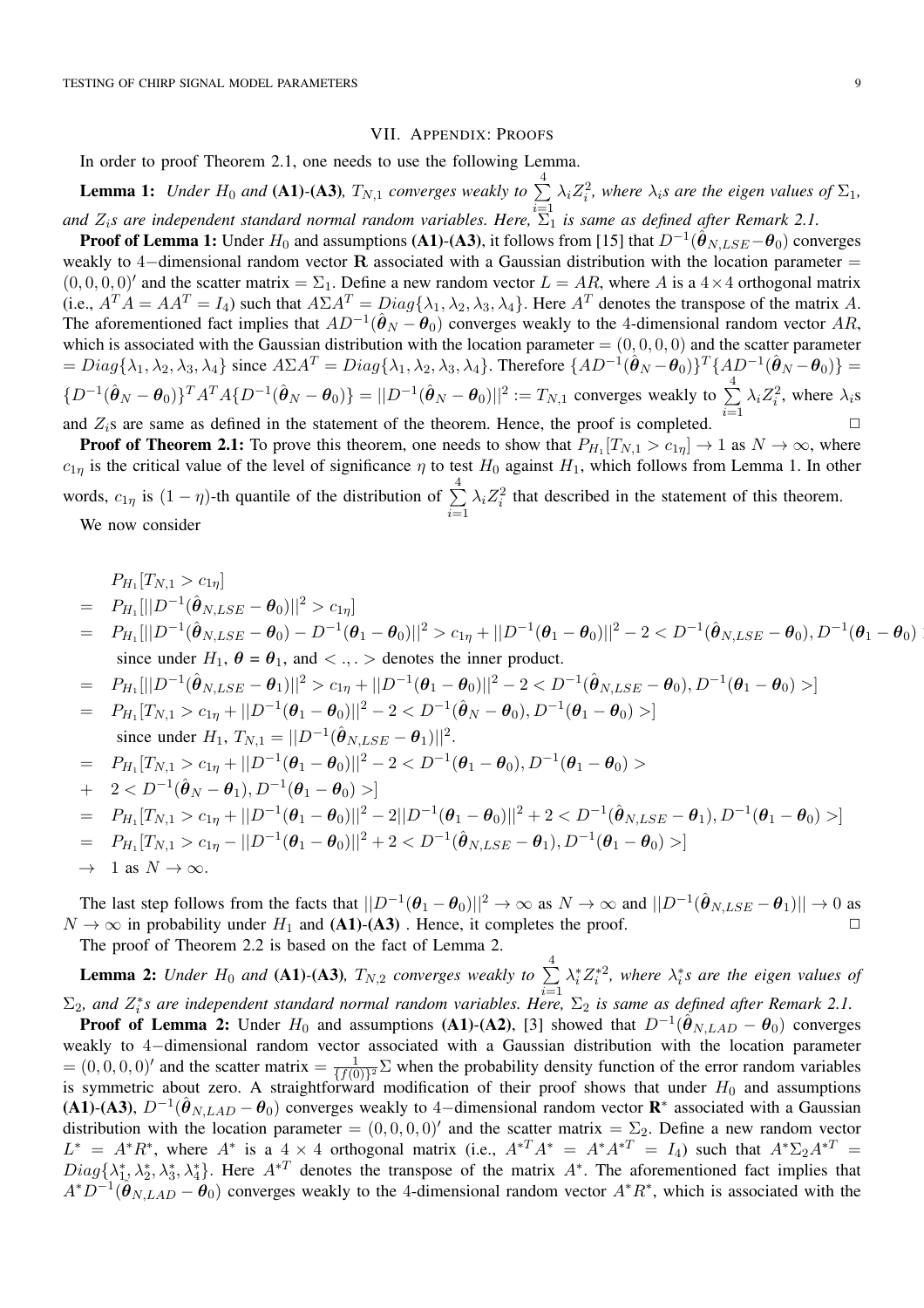Gaussian distribution with the location parameter =  $(0, 0, 0, 0)$  and the scatter parameter =  $Diag\{\lambda_1^*, \lambda_2^*, \lambda_3^*, \lambda_4^*\}$ since  $A^*\Sigma_2A^{*T} = Diag\{\lambda_1^*, \lambda_2^*, \lambda_3^*, \lambda_4^*\}$ . Therefore  $\{A^*D^{-1}(\hat{\theta}_{N,LAD} - \theta_0)\}^T\{A^*D^{-1}(\hat{\theta}_{N,LAD} - \theta_0)\} =$  $\{D^{-1}(\hat{\theta}_{N,LAD} - \theta_0)\}^T A^{*T} A^* \{D^{-1}(\hat{\theta}_{N,LAD} - \theta_0)\} = ||D^{-1}(\hat{\theta}_{N,LAD} - \theta_0)||^2 := T_{N,2}$  converges weakly to  $\frac{4}{5}$ *i*=1  $\lambda_i^* Z_i^{*2}$ , where  $\lambda_i^*$ s and  $Z_i^*$ s are same as defined in the statement of the theorem. Hence, the proof is completed. **行** 

**Proof of Theorem 2.2:** To prove this theorem, one needs to show that  $P_{H_1}[T_{N,2} > c_{2\eta}] \rightarrow 1$  as  $N \rightarrow \infty$ , where  $c_{2\eta}$  is the critical value of the level of significance  $\eta$  to test  $H_0$  against  $H_1$ , which follows from Lemma 2. In other words,  $c_{1\eta}$  is  $(1 - \eta)$ -th quantile of the distribution of  $\sum_{n=1}^{4}$ *i*=1  $\lambda_i^* Z_i^{*2}$  that described in the statement of this theorem.

We now consider

$$
P_{H_1}[T_{N,2} > c_{2\eta}]
$$
  
\n
$$
= P_{H_1}[||D^{-1}(\hat{\theta}_{N,LAD} - \theta_0)||^2 > c_{2\eta}]
$$
  
\n
$$
= P_{H_1}[||D^{-1}(\hat{\theta}_{N,LAD} - \theta_0) - D^{-1}(\theta_1 - \theta_0)||^2 > c_{2\eta} + ||D^{-1}(\theta_1 - \theta_0)||^2 -
$$
  
\n
$$
2 < D^{-1}(\hat{\theta}_{N,LAD} - \theta_0), D^{-1}(\theta_1 - \theta_0) >]
$$
  
\nsince under  $H_1$ ,  $\theta = \theta_1$ , and  $< . . .$  denotes the inner product.  
\n
$$
= P_{H_1}[||D^{-1}(\hat{\theta}_{N,LAD} - \theta_1)||^2 > c_{2\eta} + ||D^{-1}(\theta_1 - \theta_0)||^2 - 2 < D^{-1}(\hat{\theta}_{N,LAD} - \theta_0), D^{-1}(\theta_1 - \theta_0) >]
$$
  
\n
$$
= P_{H_1}[T_{N,2} > c_{2\eta} + ||D^{-1}(\theta_1 - \theta_0)||^2 - 2 < D^{-1}(\hat{\theta}_N - \theta_0), D^{-1}(\theta_1 - \theta_0) >]
$$
  
\nsince under  $H_1$ ,  $T_{N,2} = ||D^{-1}(\hat{\theta}_{N,LAD} - \theta_1)||^2$ .  
\n
$$
= P_{H_1}[T_{N,2} > c_{2\eta} + ||D^{-1}(\theta_1 - \theta_0)||^2 - 2 < D^{-1}(\theta_1 - \theta_0), D^{-1}(\theta_1 - \theta_0) >
$$
  
\n
$$
+ 2 < D^{-1}(\hat{\theta}_N - \theta_1), D^{-1}(\theta_1 - \theta_0) >]
$$
  
\n
$$
= P_{H_1}[T_{N,2} > c_{2\eta} + ||D^{-1}(\theta_1 - \theta_0)||^2 - 2||D^{-1}(\theta_1 - \theta_0)||^2 + 2 < D^{-1}(\hat{\theta}_{N,LAD} - \theta_1), D^{-1}(\theta_1 - \theta_0) >]
$$
  
\n
$$
= P_{H_1}[T_{N,2} > c_{2\eta} - ||D^{-1}(\theta_1 - \theta_0
$$

$$
\to 1 \text{ as } N \to \infty.
$$

The last step follows from the facts that  $||D^{-1}(\theta_1 - \theta_0)||^2 \to \infty$  as  $N \to \infty$  and  $||D^{-1}(\hat{\theta}_{N,LAD} - \theta_1)|| \to 0$ as  $N \to \infty$  in probability under  $H_1$  and (A1)-(A3). Hence, it completes the proof.

Lemma 3 is stated in the following, which will be used in the proof of Theorem 2.3.

**Lemma 3:** Under  $H_0$  and (A1)-(A3),  $T_{N,3}$  converges weakly to  $\left\{ \frac{4}{2} \right\}$  $\sum_{i=1}$  |A<sub>*i*</sub>|  $\lambda^2$ *, where Ais are same as defined after Remark 2.1.*

**Proof of Lemma 3:** As it is mentioned in the proof of Lemma 1, it follows from [15] that  $D^{-1}(\hat{\theta}_{N, LSE} - \theta_0)$ converges weakly to 4-dimensional random vector  $A = \{A_1, A_2, A_3, A_4\}$  associated with a Gaussian distribution with the location parameter  $=(0,0,0,0)'$  and the scatter matrix  $=\Sigma_1$ . Next, since the  $L_1$  norm and the square are continuous mapping, the continuous mapping theorem (see, e.g., [17]) implies that  $||D^{-1}(\hat{\theta}_{N, LSE} - \theta_0)||_1^2 := T_{N,3}$ converges weakly to  $\left\{\frac{4}{\sum_{i=1}^{N}}\right\}$  $\sum_{i=1}$  |A<sub>*i*</sub>|  $\left.\right.^{2}$ , and hence, the proof is complete.  $\Box$ 

**Proof of Theorem 2.3:** To prove this theorem, one needs to show that  $P_{H_1}[T_{N,3} > c_{3\eta}] \rightarrow 1$  as  $N \rightarrow \infty$ , where  $c_{3\eta}$  is the critical value of the level of significance  $\eta$  to test  $H_0$  against  $H_1$ , which follows from Lemma 3. In other words,  $c_{3\eta}$  is  $(1 - \eta)$ -th quantile of the distribution of  $\left\{\sum_{i=1}^{4}$  $\sum_{i=1}$  |A<sub>*i*</sub>|  $\overline{)}^2$ that described in the statement of this theorem.

We now consider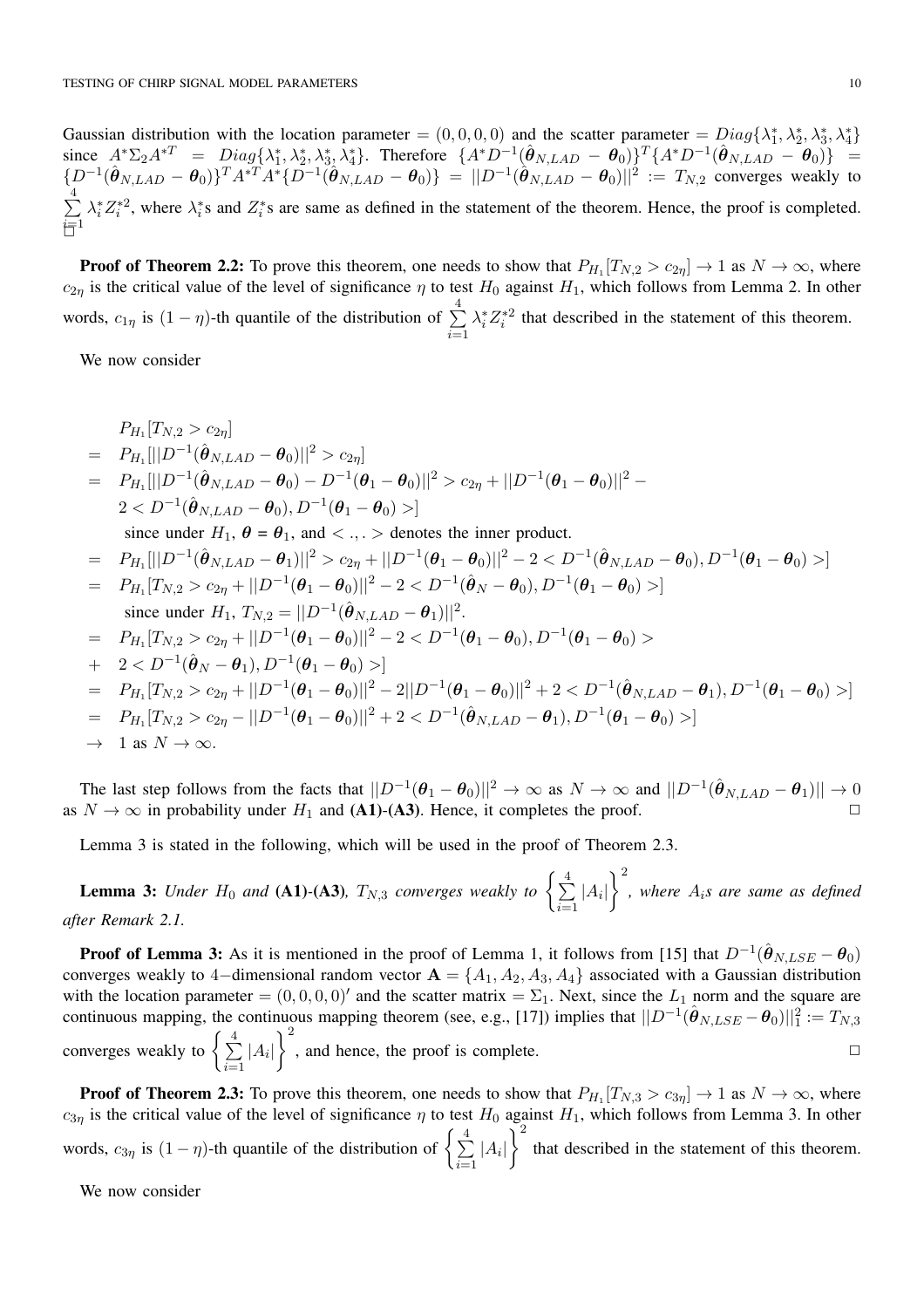$$
P_{H_1}[T_{N,3} > c_{3\eta}] = P_{H_1}[||D^{-1}(\hat{\theta}_{N,LSE} - \theta_0)||_1^2 > c_{3\eta}]
$$
  
=  $P_{H_1}[||D^{-1}(\hat{\theta}_{N,LSE} - \theta_0)||_1 > k] \ (k = \sqrt{c_{3\eta}} \text{ is an arbitrary constant})$   
=  $P_{H_1}[||D^{-1}(\hat{\theta}_{N,LSE} - \theta_1 + \theta_1 - \theta_0)||_1 > k]$   
=  $P_{H_1}[||D^{-1}\{(\hat{\theta}_{N,LSE} - \theta_1) - (\theta_0 - \theta_1)\}||_1 > k]$   
 $\geq P_{H_1}[||D^{-1}(\hat{\theta}_{N,LSE} - \theta_1)||_1 > k - D^{-1}||\theta_0 - \theta_1||_1] \text{ (since } |a - b| \geq |a| - |b|)$   
 $\rightarrow 1 \text{ as } N \rightarrow \infty.$ 

The last step follows from the fact that  $||D^{-1}(\hat{\theta}_{N, LSE} - \theta_1)||_1$  converges weakly to  $\sum_{i=1}^{4} |A_i|$ , i.e., by Prohorov's  $\alpha$  theorem (see, e.g., [17]),  $||D^{-1}(\hat{\theta}_{N, LSE} - \theta_1)||_1 = O_p(1)$ , and  $D^{-1}||\theta_0 - \theta_1||_1 \to \infty$  as  $N \to \infty$ . Hence, it completes the proof.

Lemma 4 is stated in the following, which will be used in the proof of Theorem 2.4.

**Lemma 4:** Under  $H_0$  and (A1)-(A3),  $T_{N,4}$  converges weakly to  $\left\{ \frac{4}{2} \right\}$  $\sum_{i=1}$  |B<sub>*i*</sub>|  $\left.\right.^{2}$ *, where Bis are same as defined after Remark 2.1.*

**Proof of Lemma 4:** As it is established in Lemma 2, we have that  $D^{-1}(\hat{\theta}_{N,LAD} - \theta_0)$  converges weakly to 4-dimensional random vector  $\mathbf{B} = \{B_1, B_2, B_3, B_4\}$  associated with a Gaussian distribution with the location parameter =  $(0, 0, 0, 0)'$  and the scatter matrix =  $\Sigma_2$ . Arguing in a similar way as in the proof of Lemma 3, since the *L*<sub>1</sub> norm and the square are continuous mapping, the continuous mapping theorem implies that  $||D^{-1}(\hat{\theta}_{N,LAD} \|\boldsymbol{\theta}_0\|_1^2 := T_{N,4}$  converges weakly to  $\left\{\sum_{i=1}^4\right\}$  $\sum_{i=1}$   $|B_i|$  $\tilde{\lambda}^2$ , and hence, the proof is complete.  $\Box$ 

**Proof of Theorem 2.4:** To prove this theorem, one needs to show that  $P_{H_1}[T_{N,4} > c_{4\eta}] \to 1$  as  $N \to \infty$ , where  $c_{4\eta}$  is the critical value of the level of significance  $\eta$  to test  $H_0$  against  $H_1$ , which follows from Lemma 4. In other words,  $c_{4\eta}$  is  $(1 - \eta)$ -th quantile of the distribution of  $\left\{\sum_{i=1}^{4}$  $\sum_{i=1}$  |B<sub>*i*</sub>|  $\overline{)}^2$ that described in the statement of this theorem.

We now consider

$$
P_{H_1}[T_{N,4} > c_{4\eta}] = P_{H_1}[||D^{-1}(\hat{\theta}_{N,LAD} - \theta_0)||_1^2 > c_{4\eta}]
$$
  
=  $P_{H_1}[||D^{-1}(\hat{\theta}_{N,LAD} - \theta_0)||_1 > k^*]$   $(k^* = \sqrt{c_{4\eta}}$  is an arbitrary constant)  
=  $P_{H_1}[||D^{-1}(\hat{\theta}_{N,LAD} - \theta_1 + \theta_1 - \theta_0)||_1 > k^*]$   
=  $P_{H_1}[||D^{-1}\{(\hat{\theta}_{N,LAD} - \theta_1) - (\theta_0 - \theta_1)\}||_1 > k^*]$   
 $\geq P_{H_1}[||D^{-1}(\hat{\theta}_{N,LAD} - \theta_1)||_1 > k^* - D^{-1}||\theta_0 - \theta_1||_1]$  (since  $|a - b| \geq |a| - |b|$ )  
 $\rightarrow$  1 as  $N \rightarrow \infty$ .

The last step follows from the fact that  $||D^{-1}(\hat{\theta}_{N,LAD}-\theta_1)||_1$  converges weakly to  $\sum_{n=1}^{4} |B_i|$ , i.e.,  $||D^{-1}(\hat{\theta}_{N,LAD}-\theta_1)||_1$  $\|\theta_1\|\|_1 = O_p(1)$ , and  $D^{-1}||\theta_0 - \theta_1||_1 \to \infty$  as  $N \to \infty$ . Hence, the proof is complete.

**Proof of Theorem 4.1:** In order to establish the contiguity of the sequence  $F_n(y_n, \theta_N)$  (or  $f_n(y_n, \theta_N)$ ) relative to  $F_n(y_n, \theta_0)$  (or  $f_n(y_n, \theta_0)$ ), it is enough to show that  $L_n$ , the logarithm of the likelihood ratio, is asymptotically normal with mean  $-\frac{1}{2}\sigma^2$  and variance  $\sigma^2$  (see [20] (p. 253, Corollary 2 to Lecams first Lemma)), where  $\sigma$  is a positive constant. We now have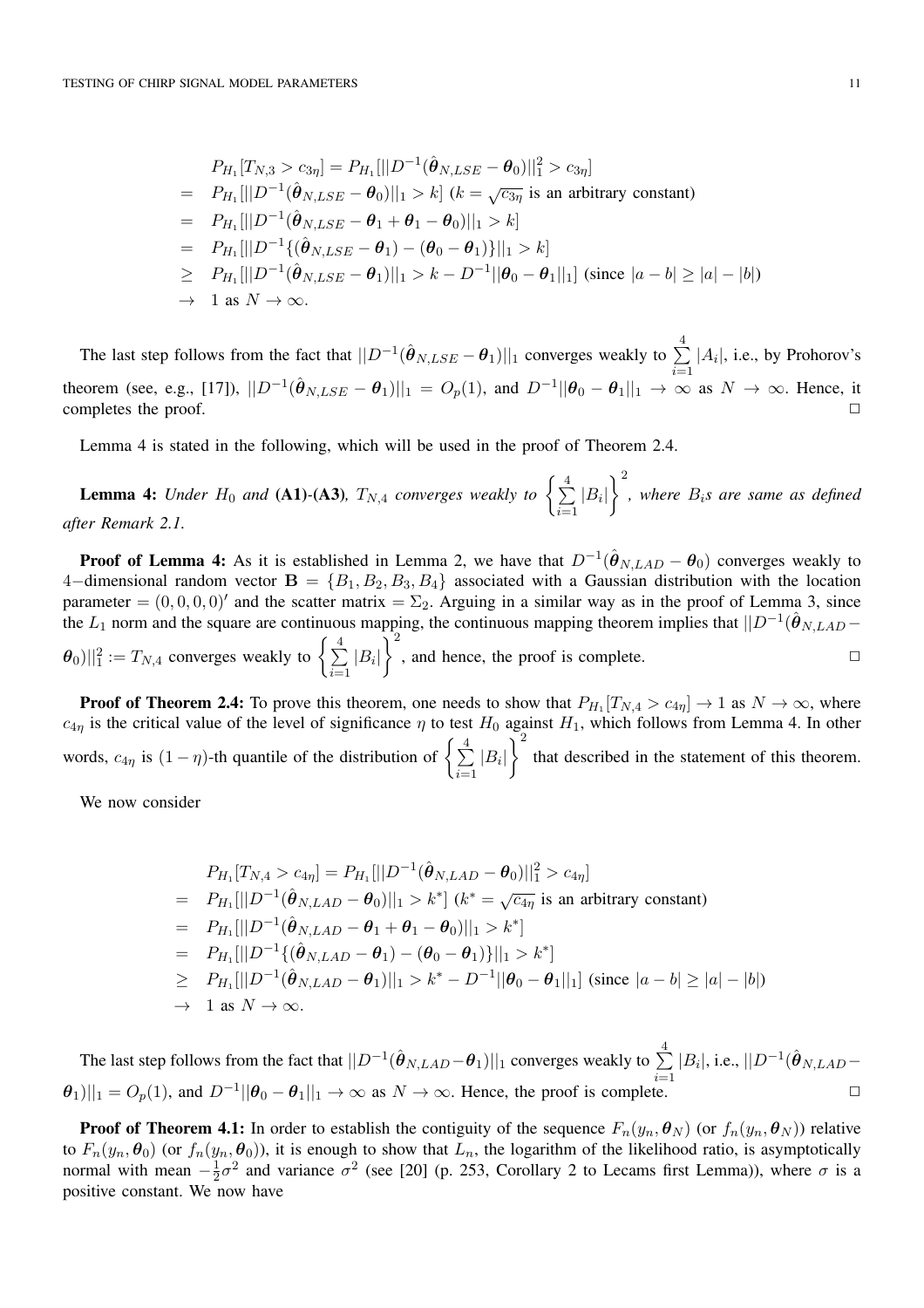$$
L_N = \log \prod_{n=1}^N \frac{f_n(y_n, \theta_N)}{f_n(y_n, \theta_0)} = \sum_{n=1}^N \log \frac{f_n(y_n, \theta_0 + \delta_N)}{f_n(y_n, \theta_0)} \text{ since } f_n \text{s are independent.}
$$
  
\n
$$
= \sum_{n=1}^N \{ \log f_n(y_n, \theta_0 + \delta_N) - \log f_n(y_n, \theta_0) \}
$$
  
\n
$$
= \sum_{n=1}^N \{ g_n(y_n, \theta_0 + \delta_N) - g_n(y_n, \theta_0) \} \text{ (here we denote } g_n(.) = \log f_n(.)
$$
  
\n
$$
= \sum_{n=1}^N \{ g_n(y_n, \theta_0) + \langle \delta_N, \nabla g_n(y_n, \theta_0) \rangle + \frac{1}{2} \langle \delta_N, H_\theta(g_n(y_n, \theta_*)) \delta_N \rangle - g_n(y_n, \theta_0) \}
$$
  
\n
$$
= \sum_{n=1}^N \{ \langle \delta_N, \nabla g_n(y_n, \theta_0) \rangle + \frac{1}{2} \langle \delta_N, H_\theta(g_n(y_n, \theta_*)) \delta_N \rangle \},
$$

where  $\bigtriangledown g_n(y_n,\boldsymbol{\theta}_0)$  =  $(\frac{\partial g_n(y_n,\boldsymbol{\theta})}{\partial \theta_1}|\boldsymbol{\theta}=\boldsymbol{\theta}_0, \frac{\partial g_n(y_n,\boldsymbol{\theta})}{\partial \theta_2}|\boldsymbol{\theta}=\boldsymbol{\theta}_0, \frac{\partial g_n(y_n,\boldsymbol{\theta})}{\partial \theta_3}|\boldsymbol{\theta}=\boldsymbol{\theta}_0, \frac{\partial g_n(y_n,\boldsymbol{\theta})}{\partial \theta_4}|\boldsymbol{\theta}=\boldsymbol{\theta}_0), \ \ H_{\boldsymbol{\theta}}(g_n(y_n,\boldsymbol{\theta}))$  =  $\int (\frac{\partial^2 g_n(y_n,\boldsymbol{\theta})}{\partial y_n(y_n,\boldsymbol{\theta})})$  $\partial\theta_i\partial\theta_j$  $\setminus$  $i,j$ ;  $1 \leq i,j \leq 4$ ,  $(\theta_1, \theta_2, \theta_3, \theta_4) = (A, B, \alpha, \beta)$ ,  $\theta_*$  is lying on the straight line connecting  $\theta_0$  and  $\theta_N$ . The expression of  $L_N$  follows from the Taylor series expansion of  $g_n(y_n, \theta_0 + \delta_N)$  up to the second term. Further, note that both of  $\langle \delta_N, \nabla g_n(y_n, \theta_0) \rangle$  and  $\langle \delta_N, H_{\theta}(g_n(y_n, \theta_*) ) \delta_N \rangle$  are sequence of independent random variables, and  $\theta_* \to \theta_0$  as  $N \to \infty$ . Hence, using the central limit theorem and the weak law of large number of the sequence of independent random variables ((i.e., Liapounov's CLT and Tchebychevs WLLN, e.g., see [26]), under assumption (A4), we have that  $\langle \delta_N, \nabla g_n(y_n, \theta_0) \rangle$  converges weakly to a normal random variable with mean zero and variance  $=E_{F_{n,H_0}}\{\bigtriangledown g_n(y_n,\theta_0)\mathbf{1}\}^2$ , and  $\frac{1}{2}<\delta_N$ ,  $H_{\theta}(g_n(y_n,\theta_*)\delta_N>$ converges in probability to  $\frac{1}{2}E_{F_{n,H_0}} < 1$ ,  $H_{\theta}(g_n(y_n, \theta_0))$  >, where  $1 = (1, 1, 0, 0)$ . Further, we have  $E_{F_{n,H_0}} < 1, H_{\theta}(g_n(y_n, \theta_0))$  $\overline{1} > = -E_{F_{n,H_0}}\{\nabla g_n(y_n, \theta_0)1\}^2$ , which follows from Rao-Bhattyacharya lower bound (see [27]). The above fact implies that *L<sup>N</sup>* converges weakly to a normal random variable with mean  $= -\frac{1}{2}E_{F_{n,H_0}}\{\bigtriangledown g_n(y_n,\theta_0)1\}^2$  and variance  $= E_{F_{n,H_0}}\{\bigtriangledown g_n(y_n,\theta_0)1\}^2$ . Hence, the sequence  $F_n(y_n,\theta_N)$  (or  $f_n(y_n, \theta_N)$  is contiguous relative to  $F_n(y_n, \theta_0)$  (or  $f_n(y_n, \theta_0)$ ).

Next, under  $H_0$  and assumptions (A1)-(A3), it follows from [15] that  $D^{-1}(\hat{\theta}_{N, LSE} - \theta_0)$  converges weakly to 4-dimensional random vector associated with a Gaussian distribution with the location parameter =  $(0,0,0,0)'$ and the scatter matrix  $=\Sigma_1$  under  $H_0$ . Further, in view of expansion of  $L_N$  along with the asymptotic normality of  $D^{-1}(\hat{\theta}_{N,ISE} - \theta_0)$  under  $H_0$ , we have that the joint distribution of  $(D^{-1}(\hat{\theta}_{N,LSE} - \theta_0), L_N)$  is asymptotically 5-dimensional normal distribution under *H*<sub>0</sub>. Hence, one can apply Le Cam's third lemma (see [20]) to establish the asymptotic distribution of  $D^{-1}(\hat{\theta}_{N, LSE} - \theta_0)$  under  $H_{1N}$ . It is here appropriate to note that under  $H_{1N}$  also,  $D^{-1}(\hat{\theta}_{N, LSE} - \theta_0)$  weakly converges to a Gaussian random variable as under  $H_0$  but a location shift occurs in the expression of location parameter of the Gaussian distribution. Le Cam's third lemma implies that the location shift is essentially the component wise asymptotic covariance between  $D^{-1}(\hat{\theta}_{N, LSE} - \theta_0)$  and  $L_N$ . [15] established that  $D^{-1}(\hat{\theta}_{N, LSE} - \theta_0) = -\Sigma_1^{-1}D\{\nabla Q(\theta_0)\} + R_N$ , where  $R_N \stackrel{p}{\to} 0$ , and  $\Sigma_1$  is same as defined after Remark 2.1. The expressions of  $D\{\nabla Q(\theta_0)\}\$  are provided in [16], where  $Q(\theta_0) = \sum_{i=1}^{N}$  $\sum_{n=1}$  {*y<sub>n</sub>* - *A*<sub>0</sub> cos( $\alpha_0 n + \beta_0 n^2$ ) - *B*<sub>0</sub> sin( $\alpha_0 n +$  $(\beta_0 n^2)$ <sup>2</sup>. Based on these expressions, the component wise asymptotic covariance between  $D^{-1}(\hat{\theta}_{N, LSE} - \theta_0)$  and  $L_N$  as given in the expression of  $\mu$  in the statement of the theorem can be obtained by a direct algebraic computation. Afterwards, the result follows from the same arguments related to an appropriate orthogonal transformation as in

the proof of Lemma 1. This completes the proof.  $\Box$ **Proof of Theorem 4.2:** It follows from [3] that under  $H_0$  and assumptions (A1)-(A3),  $D^{-1}(\hat{\theta}_{N,LAD} - \theta_0)$ converges weakly to 4-dimensional random vector associated with a Gaussian distribution with the location parameter =  $(0, 0, 0, 0)'$  and the scatter matrix =  $\Sigma_2$ . Further, in view of expansion of  $L_N$  (see the proof of Theorem 4.1) along with the asymptotic normality of  $D^{-1}(\hat{\theta}_{N,LAD} - \theta_0)$  under  $H_0$ , we have that the joint distribution of  $(D^{-1}(\hat{\theta}_{N,LAD} - \theta_0), L_N)$  is asymptotically 5-dimensional normal distribution under  $H_0$ . Hence, one can again apply Le Cam's third lemma to establish the asymptotic distribution of  $D^{-1}(\hat{\theta}_{N,LAD} - \theta_0)$  under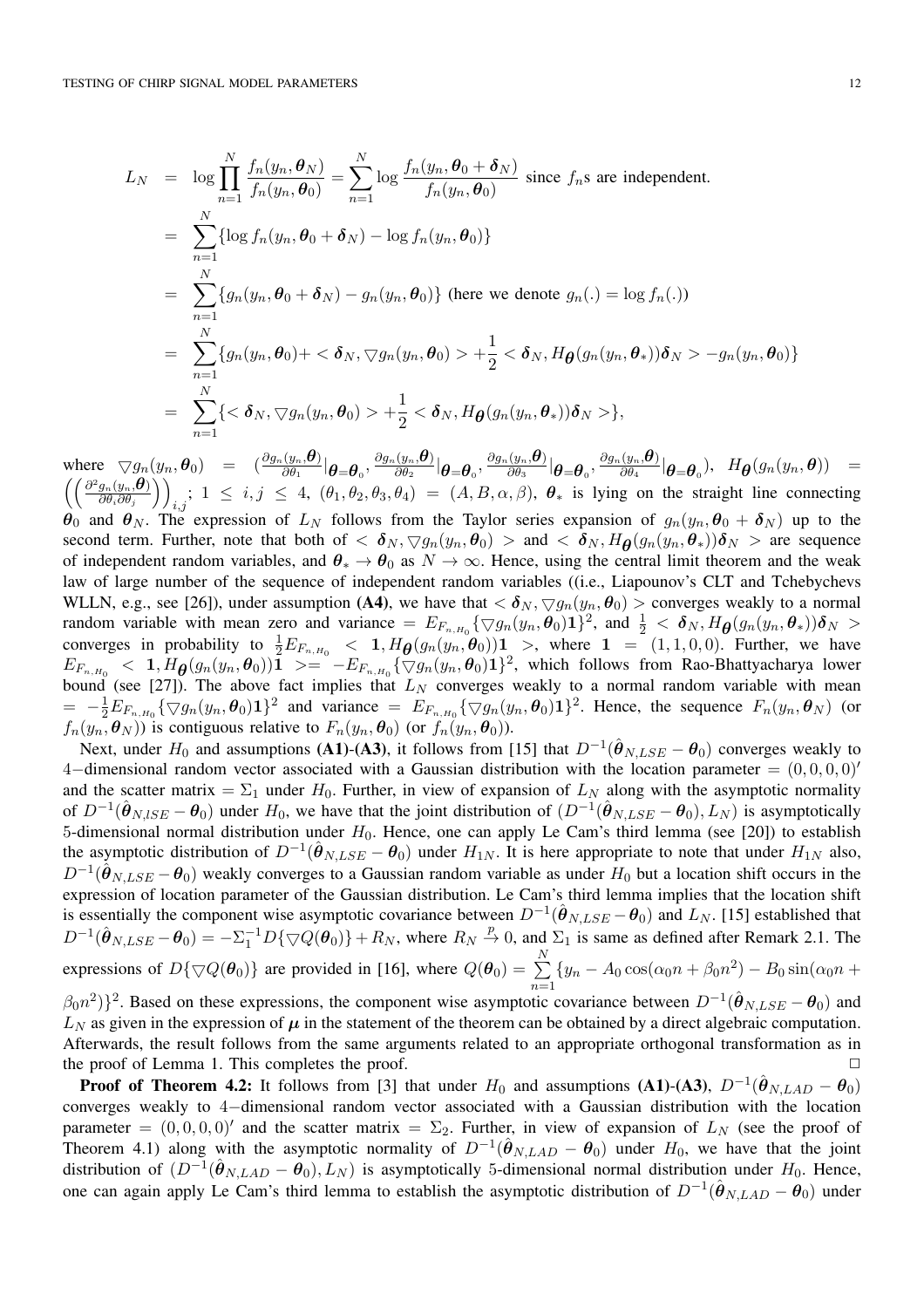*H*<sub>1*N*</sub>. Here also, note that under  $H_{1N}$ ,  $D^{-1}(\hat{\theta}_{N,LAD} - \theta_0)$  weakly converges to a Gaussian random variable as under  $H_0$  but a location shift occurs in the expression of the location parameter of the Gaussian distribution. Now, Le Cam's third lemma implies that the location shift is essentially the component wise asymptotic covariance between  $D^{-1}(\hat{\theta}_{N,LAD} - \theta_0)$  and  $L_N$ . [3] derived that  $D^{-1}(\hat{\theta}_{N,LAD} - \theta_0) = -\sum_{i=1}^{n} D\{\nabla Q'(\theta_0)\} + R_N$ , where  $R_N \stackrel{p}{\rightarrow} 0$ , and  $\Sigma_2$  is same as defined after Remark 2.1. The expressions of  $D\{\nabla Q'(\theta_0)\}$  are provided in [3], where  $Q^{'}(\boldsymbol{\theta}_0) = \sum^{N}$  $\sum_{n=1} |y_n - A_0 \cos(\alpha_0 n + \beta_0 n^2) - B_0 \sin(\alpha_0 n + \beta_0 n^2)|$ . Based on these expressions, the component wise

asymptotic covariance between  $D^{-1}(\hat{\theta}_{N,LAD} - \theta_0)$  and  $L_N$  as given in the expression of  $\mu^*$  in the statement of the theorem can be obtained by a direct algebraic computation. Afterwards, the result follows from the same arguments related to an appropriate orthogonal transformation as in the proof of Lemma 2. This completes the proof.  $\square$ 

**Proof of Theorem 4.3:** As we established in the proof of Theorem 4.1,  $D^{-1}(\hat{\theta}_{N, LSE} - \theta_0)$  converges weakly to a random vector  $A^*$ , which is defined in the statement of this theorem. Afterwards, a direct application of continuous mapping theorem (see, e.g., [17]) leads to the proof.  $\square$ 

**Proof of Theorem 4.4:** As we established in the proof of Theorem 4.2,  $D^{-1}(\hat{\theta}_{NLAD} - \theta_0)$  converges weakly to a random vector  $B^*$ , which is defined in the statement of this theorem. Afterwards, a direct application of continuous mapping theorem leads to the proof.  $\square$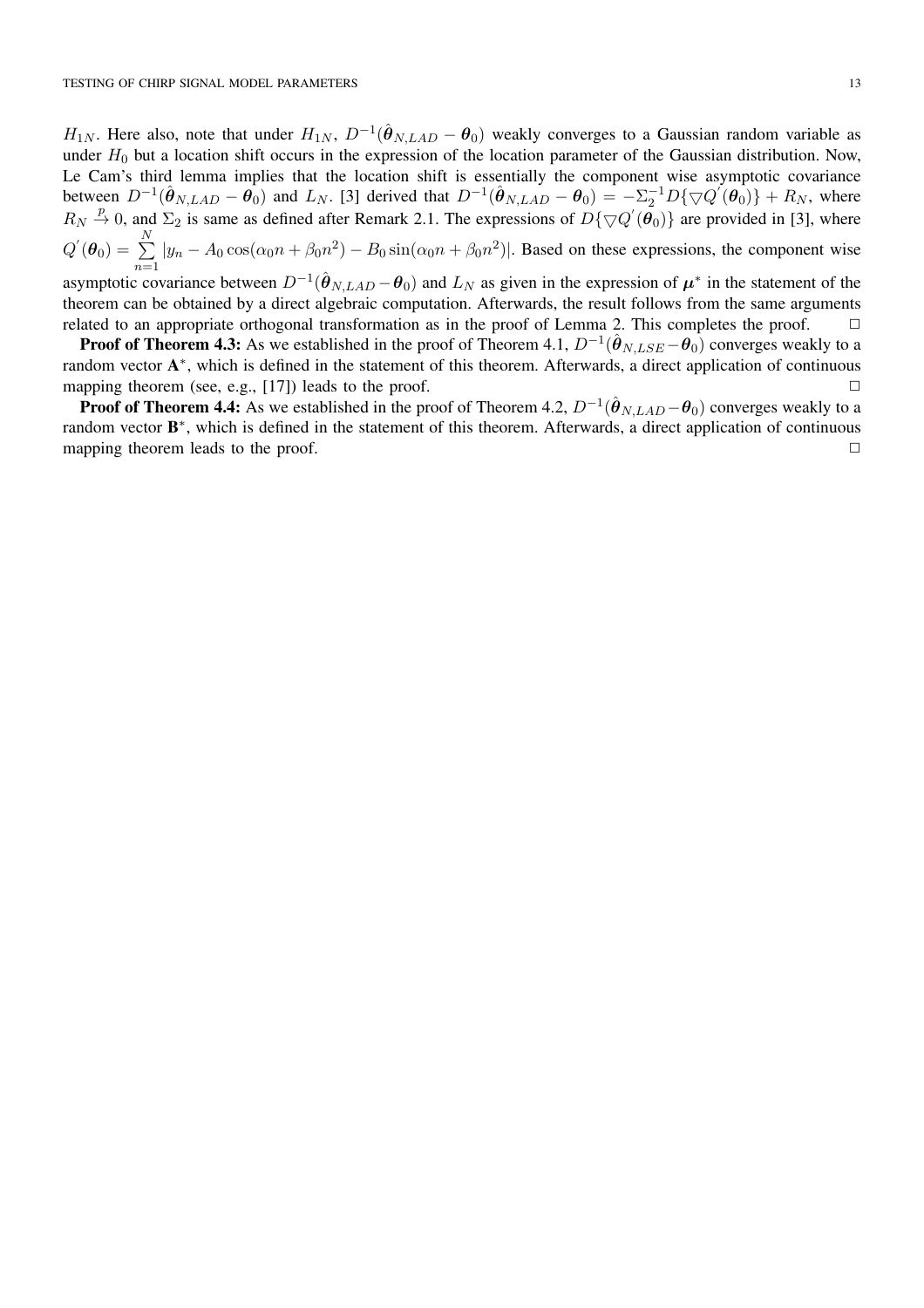

Figure 3 : The finite sample power of different tests based on four different test statistics as described in Section 2 at 5% level of significance. In the diagrams, Normal, DE,  $t(5)$  and  $t(3)$ denote the standard normal, the standard Laplace,  $t_5$  and  $t_3$  distributions, respectively. The first, the second and the third diagrams in each row are based on the sample sizes  $= 30, 50, 100,$ respectively.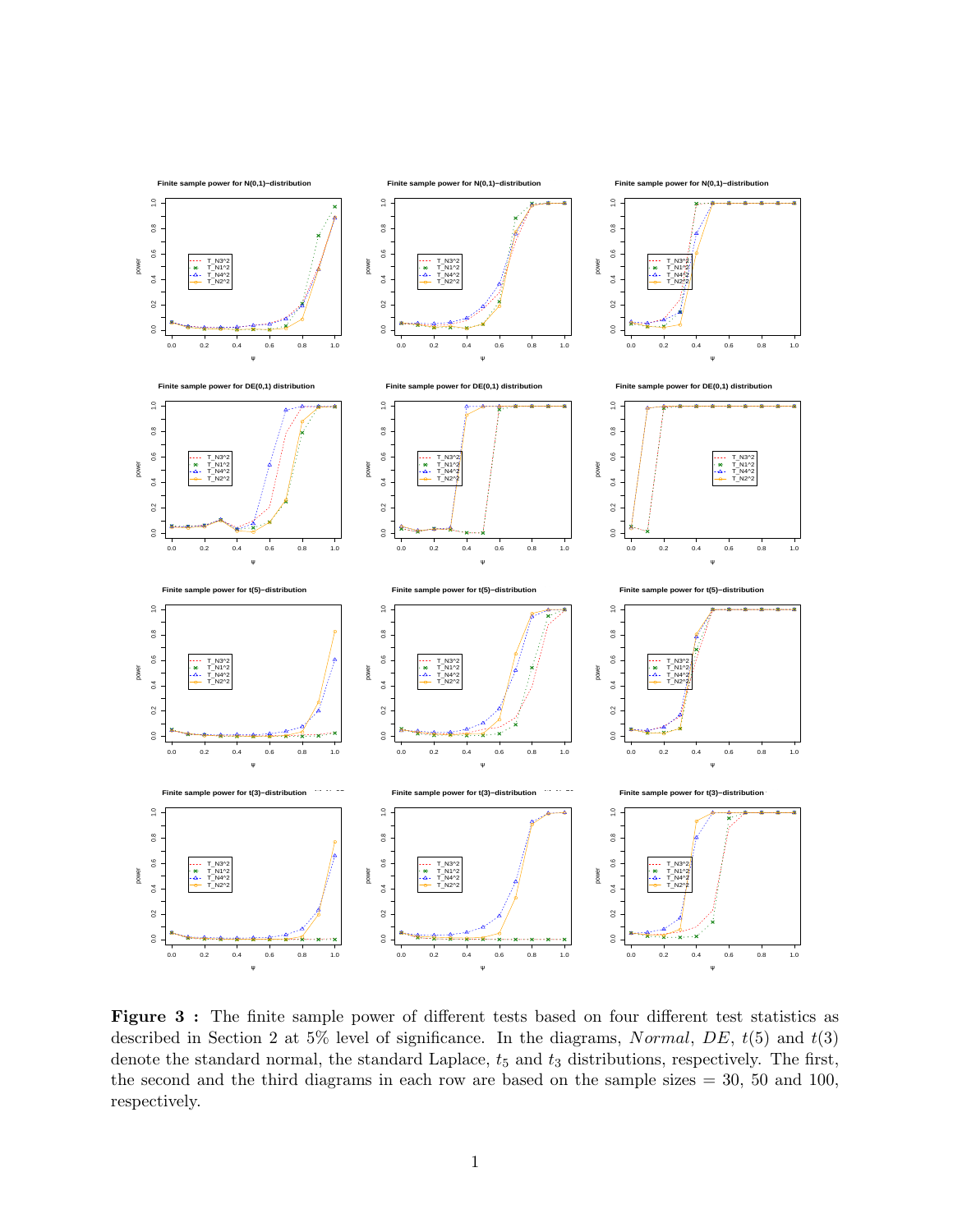**Error distribution is N(0,1)**



**Figure 4 :** The asymptotic power of different tests based on  $T_{N,1}$ ,  $T_{N,2}$ ,  $T_{N,3}$  and  $T_{N,4}$  at 5% level of significance for different values of the mixing proportion (i.e.,  $\delta$ ). In the diagrams,  $N(0, 1)$ ,  $t(3)$  and  $t(5)$  denote the standard normal distribution, t-distribution with 3 degrees of freedom and t-distribution with 5 degrees of freedom.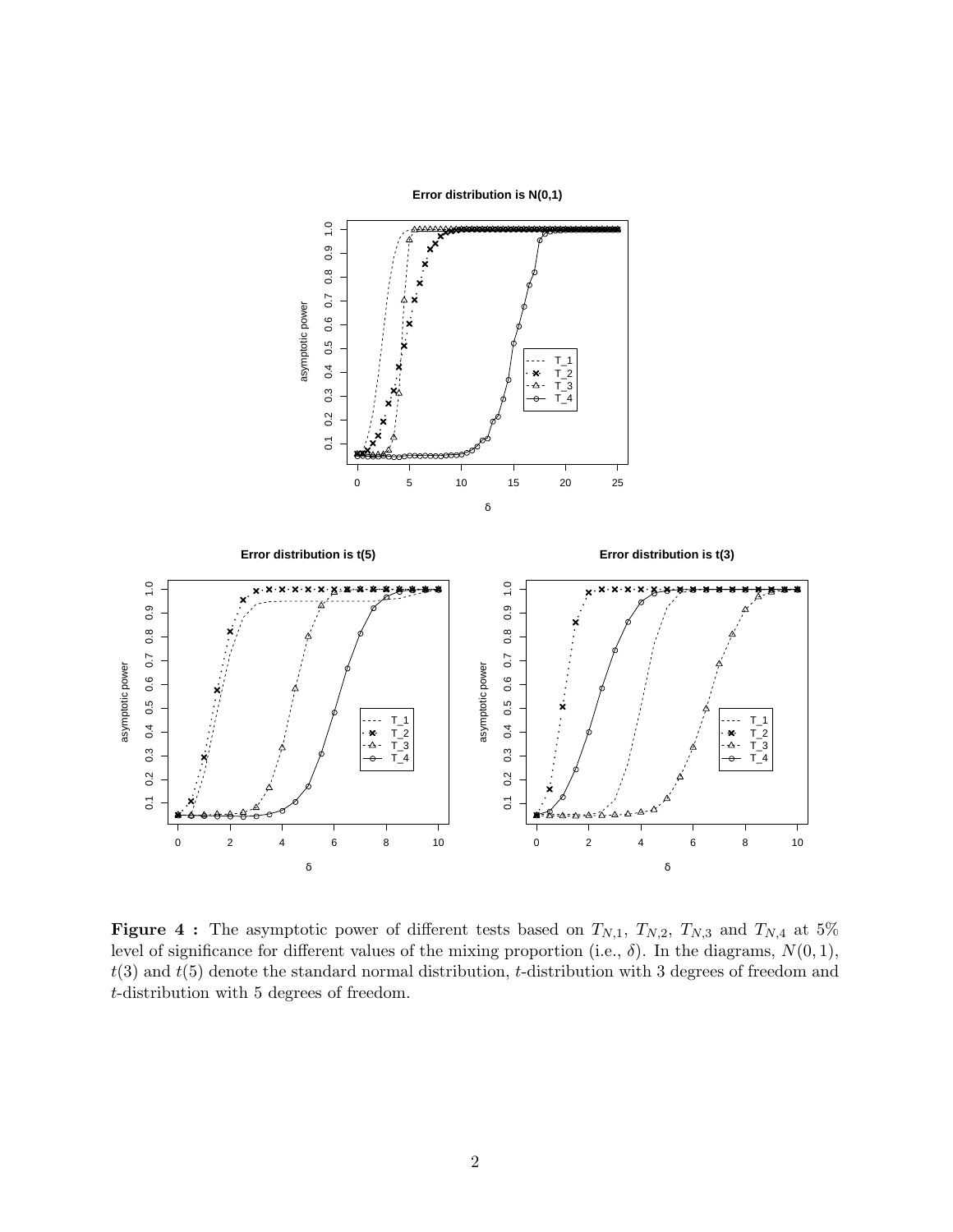Real Data Analysis :



Figure 5: First to third row: signals from Exp 2, Exp 3 and Exp 4 data. In each row, the observed value is plotted in the first diagram, and second diagram presents the quantile-quantile plot of the residuals of the corresponding data.